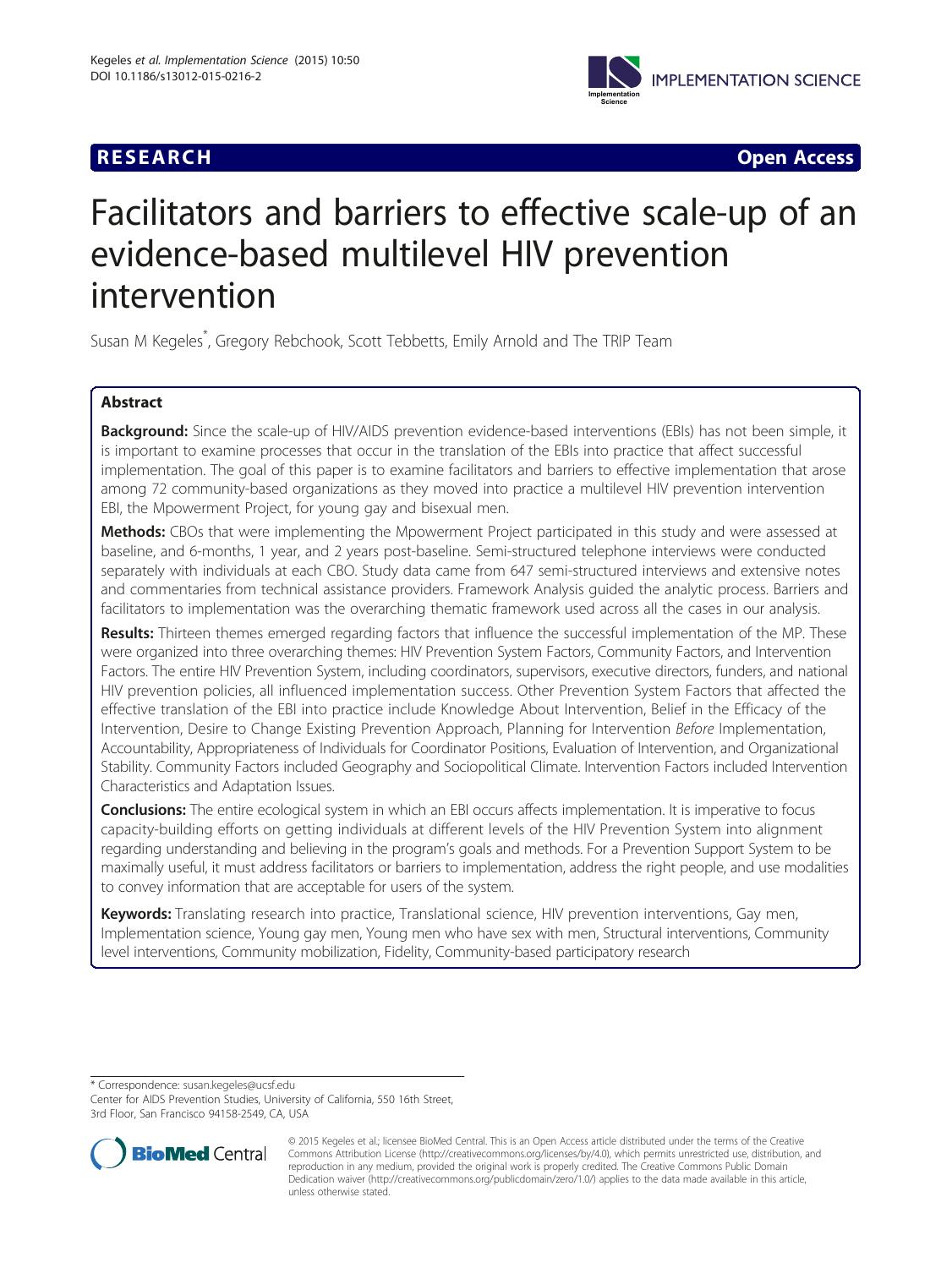## Background

The field of Implementation Science is rapidly expanding as research into the creation of evidence-based interventions has yielded innovative approaches to ameliorate various problems, particularly adverse health issues. Considerable research has focused on the dissemination of information about evidence-based interventions (EBIs), since they cannot be adopted if potential implementing organizations are unaware of them. Other research has focused on various aspects of implementation, with the understanding that once organizations have decided to adopt an EBI, the program needs to be moved into effective practice. As the field advances, numerous researchers are developing dissemination and implementation (D&I) models. A recent paper analyzed 61 D&I models and found that most models emphasized dissemination rather than implementation of interventions: 27 models focused on dissemination, 17 models emphasized both equally, and only 17 focused on implementation issues. Of this latter group, only 12 models entirely focused on implementation [[1\]](#page-15-0).

The level of implementation achieved is an important determinant of effectiveness outcomes. Since poor implementation outcomes can impact effectiveness outcomes, it is critical to discriminate between implementation outcomes (Are they doing the program as intended?) and effectiveness outcomes (Is it resulting in good outcomes?) [[2\]](#page-15-0). Implementation in this paper means, "the use of strategies to adopt and integrate evidence-based health interventions and change practice patterns within specific settings" ([\[3\]](#page-15-0) p.424). When evidence-based HIV prevention interventions are implemented in the "real world," they can achieve effects similar to those in the original research [\[4-7](#page-15-0)]. But how EBIs are implemented, including the intervention's core elements (required project components that embody the intervention's theory and internal logic and most likely produce the intervention's main effects [\[8,9](#page-15-0)]), has a substantial impact on their effectiveness and sustainability over time [[10](#page-15-0)]. Multiple implementation studies in the HIV prevention field have found that organizations often fail to implement all required core ele-ments or adapt them significantly [\[11](#page-15-0)-[14](#page-15-0)].

Although some evidence-based HIV prevention interventions have been widely adopted [\[15](#page-15-0)-[19\]](#page-15-0), including the intervention studied in this paper, the Mpowerment Project (MP), the scale-up of HIV/AIDS EBIs has not been simple and the "implementation gap," the translation of scientific knowledge to effective and efficient program implementation, has received increasing attention [[20,21\]](#page-15-0). The MP is a cost-effective HIV prevention intervention EBI for young gay/bisexual men (YGBM) that was tested in randomized, controlled trials and found to be effective in reducing rates of unprotected anal intercourse [\[22](#page-15-0)-[24\]](#page-15-0). Widespread dissemination of the MP

occurred because the CDC promoted it and other EBIs to health departments and community-based organizations (CBOs) as part of the "DEBI" (Diffusion of Effective Behavioral Interventions) project that sought to move HIV-prevention related EBIs into practice [\[25](#page-15-0)]. The present research focuses on implementation of the MP by CBOs that obtained funding to implement it. Examining implementation of the MP is important both because it focuses on YGBM, a population that remains at high risk for HIV transmission [\[26](#page-15-0)], and because it is a multilevel HIV prevention approach, which has been identified as critical for HIV prevention [\[27\]](#page-15-0) in the US National HIV/AIDS Strategy [[28\]](#page-15-0) and the CDC's High-Impact Prevention efforts [[29](#page-15-0)].

The overall goal of the TRIP (Translating Research into Practice) Study was to determine if providing innovationspecific capacity building assistance improved the implementation of the MP by CBOs. Research to practice models are based on the paradigm that scientists conceptualize and establish an intervention's efficacy, and then CBOs are expected to implement it [[30,31](#page-15-0)]. This transfer of knowledge approach, from scientists to community, is in contrast with community-centered models, which are based on a paradigm that emphasizes improving practice within the context of the community while considering the resources and needs of the community. This means that capacity building assistance strives to help CBOs adapt interventions to the community context [\[30\]](#page-15-0). TRIP's capacity-building approach was a blend of the two models. Our intent was for organizations to implement the MP as operationalized in the efficacy trials, including using community-based participatory methods, while also adapting the intervention to their communities in ways that preserve the core elements and conceptual underpinnings of the program (which we formulated into MP's "guiding principles"; see Table [1\)](#page-2-0). In this paper "successful" or "effective" implementation (used interchangeably) mean the extent to which intervention fidelity is maintained while adapting the MP for specific communities. The underlying assumption is that fidelity to the intervention is most likely to result in outcomes that approximate those achieved in the original trials.

The TRIP study, a longitudinal project described previously [\[14,34](#page-15-0)], had two primary objectives: (1) to determine if an intervention for CBOs implementing the MP, called the Mpowerment Project Technology Exchange System (MPTES), would result in increases in MP fidelity across the CBOs over time, and (2) to gain an understanding of the issues CBOs experienced while running the EBI, specifically focusing on barriers and facilitators to effective implementation.

The MPTES is an integrated system of training, ongoing technical assistance (TA), implementation materials (manuals and videos), and web-based services, and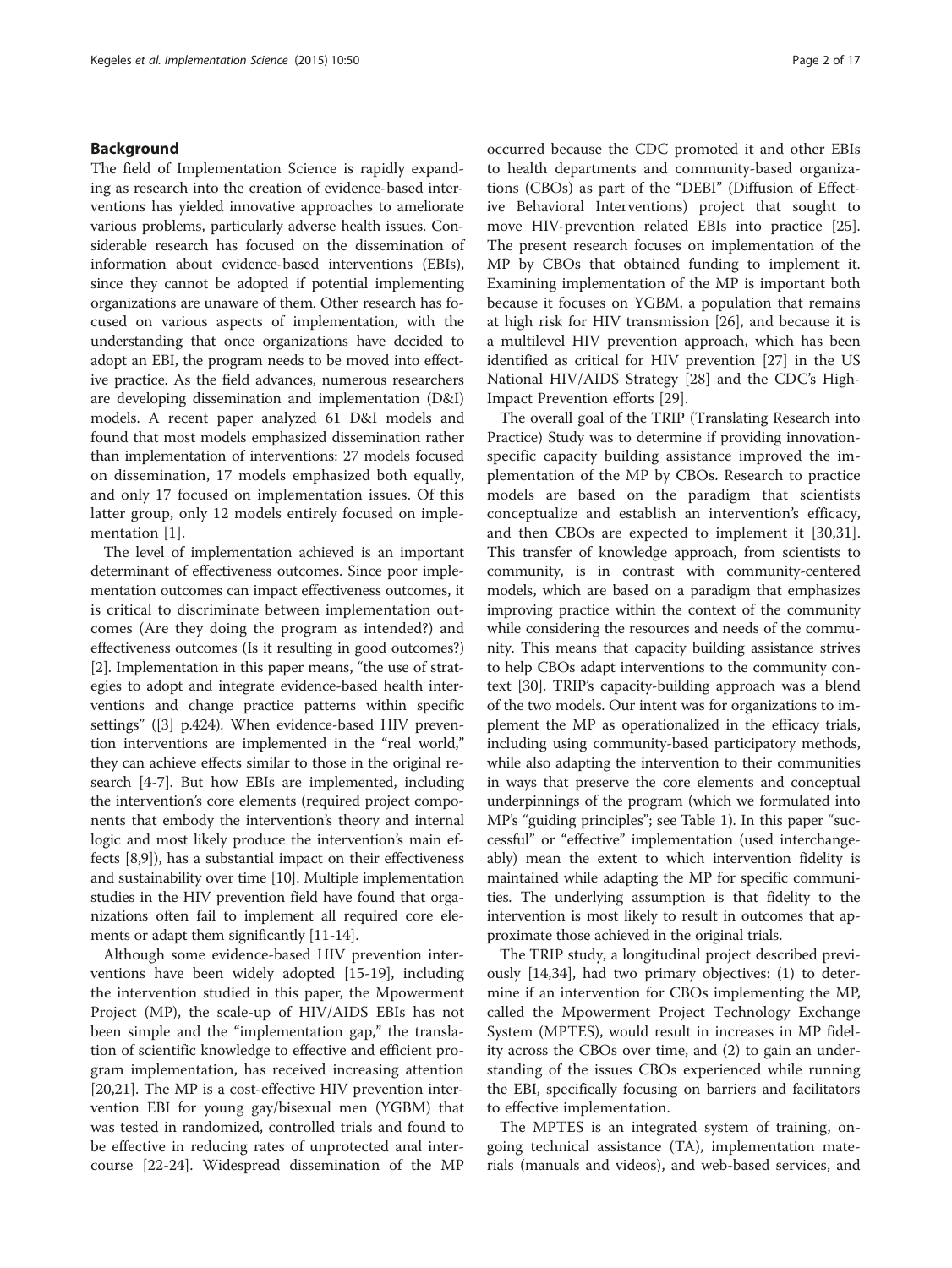# <span id="page-2-0"></span>Table 1 Overview of the Mpowerment Project

| Structure and principles underlying MP Description of MP |                                                                                                                                                                                                                                                                                                                                                                                                                                      |
|----------------------------------------------------------|--------------------------------------------------------------------------------------------------------------------------------------------------------------------------------------------------------------------------------------------------------------------------------------------------------------------------------------------------------------------------------------------------------------------------------------|
| Overview of MP                                           | • Community-level, community mobilization intervention targeting all YGBM in a community                                                                                                                                                                                                                                                                                                                                             |
|                                                          | • Focuses on structural-level changes, including altering YGBM's social milieu through development of a<br>YGBM's community that supports each other regarding sexual risk reduction and frequent HIV testing,<br>and by providing a community space where men can find supportive, caring community in a safe<br>environment where they encounter social norms supportive of sexual risk reduction and frequent HIV<br>testing [32] |
|                                                          | • Focuses on social-level issues, including norms and social support about safer sex and HIV testing                                                                                                                                                                                                                                                                                                                                 |
|                                                          | • Focuses on interpersonal factors, such as communication and sexual negotiation skill-building, and<br>boyfriend issues                                                                                                                                                                                                                                                                                                             |
|                                                          | · Focuses on individual-level factors, such as clarifying misperceptions of what is safe and unsafe, why<br>regular and frequent HIV testing is important, and internalized homonegativity                                                                                                                                                                                                                                           |
|                                                          | • MP initially only focused on sexual risk reduction, but now is also used to promote regular and frequent<br>HIV testing and is being adapted to focus on the HIV Continuum of Care [33]                                                                                                                                                                                                                                            |
| Guiding principles                                       | • 6 principles below, based on formative research and theories of social and behavioral change, underlie MP                                                                                                                                                                                                                                                                                                                          |
|                                                          | • Has been intended, since initial development, that the MP is adapted for and by each community for<br>their populations, settings, and cultural issues following careful consideration of the core elements and<br>quiding principles                                                                                                                                                                                              |
| Social focus                                             | • HIV prevention is not very salient to YGBM, they are not drawn to HIV prevention programs                                                                                                                                                                                                                                                                                                                                          |
|                                                          | • Must relate risk reduction and HIV testing to the satisfaction of more compelling needs, such as the<br>development of new friends and social networks, enjoyment of social interactions, and enhancement of<br>self-esteem                                                                                                                                                                                                        |
| Community-building                                       | • Primary goal of the MP: to create healthy friendship and social support networks                                                                                                                                                                                                                                                                                                                                                   |
|                                                          | • Creates settings where YGBM can express their identities, form positive linkages with similar others, and<br>draw support and band together to take action on issues of importance to them                                                                                                                                                                                                                                         |
| Peer-based                                               | • Seeks to mobilize men to support and encourage their peers about having safer sex and getting tested<br>for HIV regularly                                                                                                                                                                                                                                                                                                          |
|                                                          | • Peers used as change agents because they exert tremendous influence at this life stage of life and are<br>credible                                                                                                                                                                                                                                                                                                                 |
| Empowerment philosophy                                   | • Designed to serve an empowering function within the YGBM community                                                                                                                                                                                                                                                                                                                                                                 |
|                                                          | • Behavior change is more lasting when people are actively involved in finding and implementing<br>solutions to their problems                                                                                                                                                                                                                                                                                                       |
|                                                          | • Providing mechanism for designing and running the intervention activities fosters sense of personal<br>commitment to and ownership of prevention activities and messages                                                                                                                                                                                                                                                           |
| Diffusion of innovations                                 | • Develops process by which YGBM actively communicate with each other about and encourage each<br>other to practice safer sex and get tested for HIV regularly (new behavioral practices) so they become<br>mutually accepted norms                                                                                                                                                                                                  |
| Gay, sex, and ethnic/racial group<br>positive            | • MP attempts to enrich and strengthen YGBM's pride in being gay or same gender loving and nurture<br>their exploration and celebration of their sexuality                                                                                                                                                                                                                                                                           |
|                                                          | • For MSM of color, the project nurtures pride in being of one's ethnic/racial group                                                                                                                                                                                                                                                                                                                                                 |
| Core elements                                            | · 7 core elements, described below, work synergistically with the guiding principles and set in motion an<br>ever-widening diffusion process through which young men communicate with and encourage each<br>other about sexual risk reduction and regular, frequent HIV testing                                                                                                                                                      |
| Coordinators                                             | · Paid CBO staff, typically young gay/bisexual men from the community, who facilitate the project and<br>coordinate its activities                                                                                                                                                                                                                                                                                                   |
| Core group                                               | • 10 to 20 young men from major subgroups in the community and the coordinators                                                                                                                                                                                                                                                                                                                                                      |
|                                                          | • The decision-makers for the project and design and carry out all project activities                                                                                                                                                                                                                                                                                                                                                |
| Formal outreach                                          | • Teams of YGBM go to locations frequented by other YGBM to promote safer sex and testing in<br>engaging and interactive ways                                                                                                                                                                                                                                                                                                        |
|                                                          | • Distribute appealing literature on testing and HIV risk reduction (developed in-house) and condoms<br>and lubricants                                                                                                                                                                                                                                                                                                               |
|                                                          | • Also create social outreach events to attract YGBM from different subgroups, at which to promote safer<br>sex and testing                                                                                                                                                                                                                                                                                                          |
| Informal outreach                                        | • Men encourage friends to be safe sexually, attend project activities, and join project                                                                                                                                                                                                                                                                                                                                             |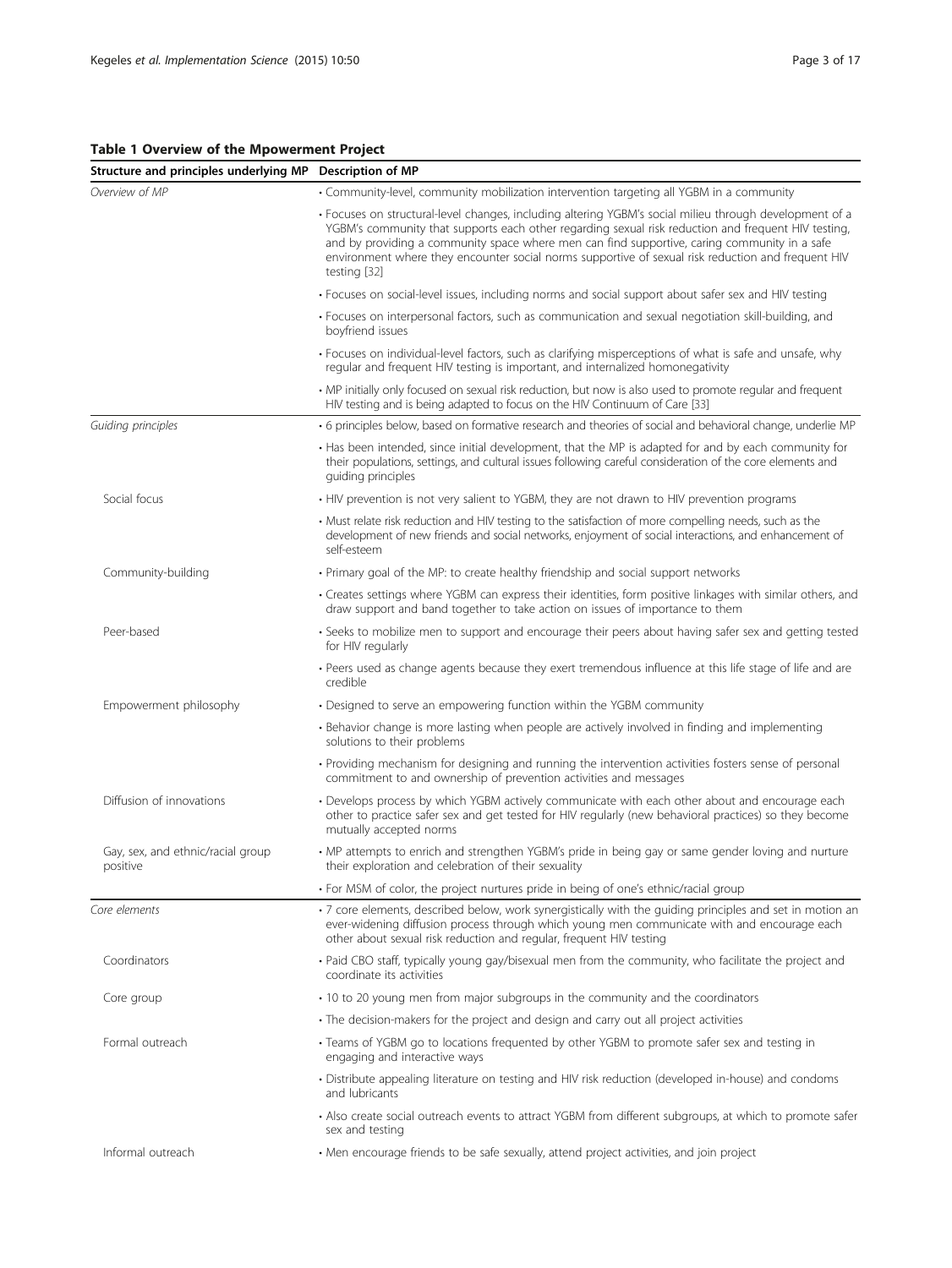|           | • M-group participants are trained and motivated to conduct informal outreach                                                                                                                |
|-----------|----------------------------------------------------------------------------------------------------------------------------------------------------------------------------------------------|
| M-groups  | • Peer-led, 3-h meetings of 8 to 10 young men                                                                                                                                                |
|           | • Uses skills-building exercises to address factors contributing to unsafe sex or infrequent HIV testing among<br>the men                                                                    |
| Publicity | • Publicizes and attracts men to project                                                                                                                                                     |
|           | • By word of mouth, via social networking and websites, through the distribution of promotional materials at<br>venues attracting YGBM, and through articles and advertisements in gay media |

Table 1 Overview of the Mpowerment Project (Continued)

collaboration with CBOs was used extensively in its development. The MPTES is based on social learning theory [[35\]](#page-15-0), diffusion of innovations [\[36](#page-15-0)], and theories and approaches to adult education [\[37](#page-15-0)]. Since there is a paucity of research or theory about the efficacy of different approaches to capacity building in order to improve intervention fidelity [\[1,3](#page-15-0)], the MPTES primarily focused on issues that had arisen in our previous work with CBOs that had contacted us for assistance [[34\]](#page-15-0). The Interactive Systems Framework for Dissemination and Implementation has been developed as a heuristic to conceptualize the systems involved with moving an innovative program into practice [\[38](#page-15-0)]. A Prevention Support System is a key component that involves the provision of assistance to CBOs implementing an innovation. The MPTES is a Prevention Support System, and primarily targeted frontline staff who carry out the daily tasks of implementing the MP (called "coordinators"), although some information was targeted at supervisors.

As the primary organization that provided information and training to CBOs on the MP, we had access to all organizations seeking information on the MP. We provided the MPTES proactively to CBOs, and assessed each organization for two years. The goal of this paper is to examine the barriers and facilitators to effective implementation of the MP by CBOs that arose while the organizations were running the intervention during this study. See Table [1](#page-2-0) for a brief overview of the MP.

# Methods

All but 2 of the 74 CBOs implementing the MP agreed to participate. Organizations were recruited into the study through telephone calls and letters. We first obtained executive directors' (EDs) or HIV prevention directors' consent for the agency to participate in interviews. Then individuals we interviewed provided their own consent to participate. Interviews were conducted at baseline, when each CBO was recruited into the study and after which TA was provided; 6-months post-baseline, after which CBOs were provided with more TA; one year postbaseline, after which CBOs were offered more TA; and two years post-baseline. Since logistically the interviews at all participating CBOs could not be conducted simultaneously, we used rolling enrollment with new CBOs entering into the study continually over time until no other CBOs implementing the MP could be identified. Semi-structured telephone interviews were conducted separately with 2–4 individuals at each CBO, including the coordinators; their supervisors, who were typically the agencies' HIV prevention directors; and 1–2 core group members (YGBM volunteers who serve as decisionmakers to MP projects). Due to high job turnover, only a third of participants were interviewed multiple times over the two-year data collection period for each CBO. Participants were asked to locate an area at work where they could participate in the interviews while maintaining privacy. Participants were compensated \$25 per interview, and the University of California San Francisco's institutional review board approved the research protocol.

Data for this paper came from two sources: telephone interviews and extensive written TA fieldnotes (see Table [2](#page-4-0)). Barriers and facilitators to implementation was the overarching thematic framework used across the data analysis. Principles of Framework Analysis [\[39\]](#page-15-0) guided the analytic process, allowing the research team to use the predetermined thematic framework, as well as to capture emergent codes within the data. The team met biweekly to discuss the data, note emergent themes, and refine the analytic process. After reviewing approximately 150 interview summaries and TA fieldnotes, the coding schema was operationalized by elaborating on *apriori* codes, emergent codes, and their subcodes, which were the most prominent organizing themes in the data. The first author completed extensive memo writing after each analysis session. The codebook was finalized after reviewing approximately 200 interview summaries and fieldnotes, and then applied across the dataset. Analysts continued to meet regularly, discussing any discrepancies that emerged during data collection or coding, and discussing particular illustrative cases in great detail to further understand the theoretical processes emergent in the data, and further refine how the codes related to one another.

## Results

The CBOs were quite diverse (see Table [3\)](#page-5-0). They served different ethnic/racial groups of YGBM, were located across the US, and the size of their budgets for the MP varied substantially. Thirteen themes emerged regarding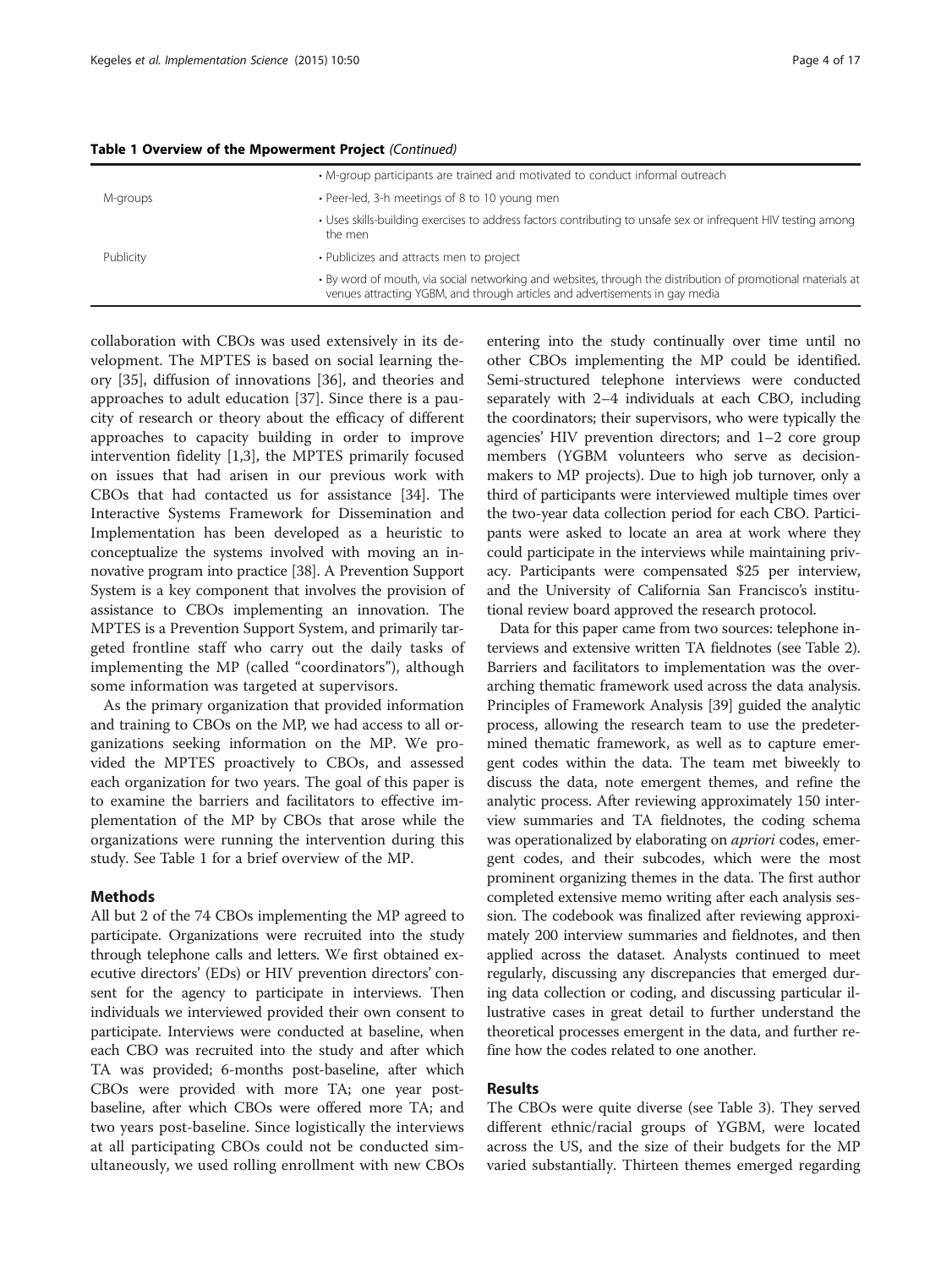| Data source                                           | <b>Topics noted</b>                                          | <b>Quality control</b>                                                                                                                                                         | Methodological approach                                                                                                                          |
|-------------------------------------------------------|--------------------------------------------------------------|--------------------------------------------------------------------------------------------------------------------------------------------------------------------------------|--------------------------------------------------------------------------------------------------------------------------------------------------|
| Semi-structured telephone<br>interviews ( $N = 647$ ) |                                                              | Interviewer:                                                                                                                                                                   | For both sources of data:                                                                                                                        |
|                                                       | is being implemented                                         | • How each core element • Trained to take extensive notes, including key<br>verbatim phrases to record content of each<br>interview                                            | · Investigators regularly reviewed interviewer's<br>and TA providers' interview summaries and<br>field notes                                     |
|                                                       | • Adaptations made to<br>the core elements                   | • Cleaned each summary note, making sure<br>team had data on each relevant topic in<br>interview quide                                                                         | • Bi-weekly meetings addressed TA and field<br>notes                                                                                             |
|                                                       |                                                              | • Rationale for adaptation • Indicated verbatim phrases                                                                                                                        | • Discussions focused on barriers and<br>facilitators to effective implementation, as<br>well as how to address them in TA                       |
|                                                       | • Problems encountered<br>in implementation                  | • Ensured accurate record of interview content<br>and interview conditions (i.e., level of rapport,<br>apparent distractions, general level of flow for<br>each interview)     | · Field notes, summaries, and analytical<br>codes applied to relevant sections of each<br>summary note were entered into<br>qualitative database |
|                                                       | • Approaches used to<br>overcome challenges                  |                                                                                                                                                                                |                                                                                                                                                  |
| Extensive field notes<br>and commentary               |                                                              | TA providers:                                                                                                                                                                  |                                                                                                                                                  |
|                                                       | • Barriers and facilitators<br>to implementation<br>fidelity | · Had been coordinators in prior efficacy trials,<br>and were extensively trained and supervised<br>in previous research                                                       |                                                                                                                                                  |
|                                                       | • Problems encountered<br>in implementation                  | • Thus had clear understanding of fidelity to<br>original implementation methods                                                                                               |                                                                                                                                                  |
|                                                       | • Approaches used to<br>overcome challenges                  | • Jotted extensive notes during all TA sessions<br>(delivered by telephone and/or e-mail)                                                                                      |                                                                                                                                                  |
|                                                       |                                                              | · Subsequently created detailed commentary<br>about each TA session, operationalized as<br>fieldnotes                                                                          |                                                                                                                                                  |
|                                                       |                                                              | • Were trained on the study domains (barriers<br>and facilitators to intervention fidelity) to<br>ensure recording of relevant data when<br>topics of interest arose during TA |                                                                                                                                                  |
|                                                       |                                                              | • Used template for TA fieldnotes, which<br>contained headings for each relevant study<br>topic where notes were taken                                                         |                                                                                                                                                  |

<span id="page-4-0"></span>

|  |  |  | Table 2 Data sources, data analysis and quality control methods used |
|--|--|--|----------------------------------------------------------------------|
|--|--|--|----------------------------------------------------------------------|

influences on the successful implementation of the MP, which were organized into three overarching themes: HIV Prevention System Factors, Community Factors, and Intervention Factors (see Table [4](#page-6-0)). Examples of facilitators and barriers to successful implementation are included in the descriptions and verbatim quotes from the participants are presented in Table [4.](#page-6-0)

## HIV prevention system factors

# The entire HIV prevention system affects intervention implementation

Coordinators, supervisors, executive directors (EDs), program funders, and national HIV prevention policies all greatly influenced implementation success, and program implementation suffered when there was not alignment in views about the intervention among these entities. For example, sometimes coordinators wanted to implement the MP with fidelity, whereas supervisors or EDs did not see

the value of doing so as they distrusted a guiding principle (e.g., using social events to attract YGBM; see Table [4](#page-6-0)). Funders sometimes strongly positively or negatively affected implementation. In numerous situations, funders would not financially support a core element (see Table [4](#page-6-0)), but at other situations funders would push agencies to implement with fidelity by urging them to implement dropped core elements. Having coordinators, CBO management, and funders in alignment resulted in the most effective implementation. National HIV prevention policies that required CBOs to adopt interventions that had been shown to have evidence of effectiveness, such as MP, sometimes negatively impacted implementation when they were met with resistance by CBO staff (see Table [4](#page-6-0)).

## Knowledge about the intervention

Staff at all levels of the CBOs who had a deeper understanding of the intervention were substantially more able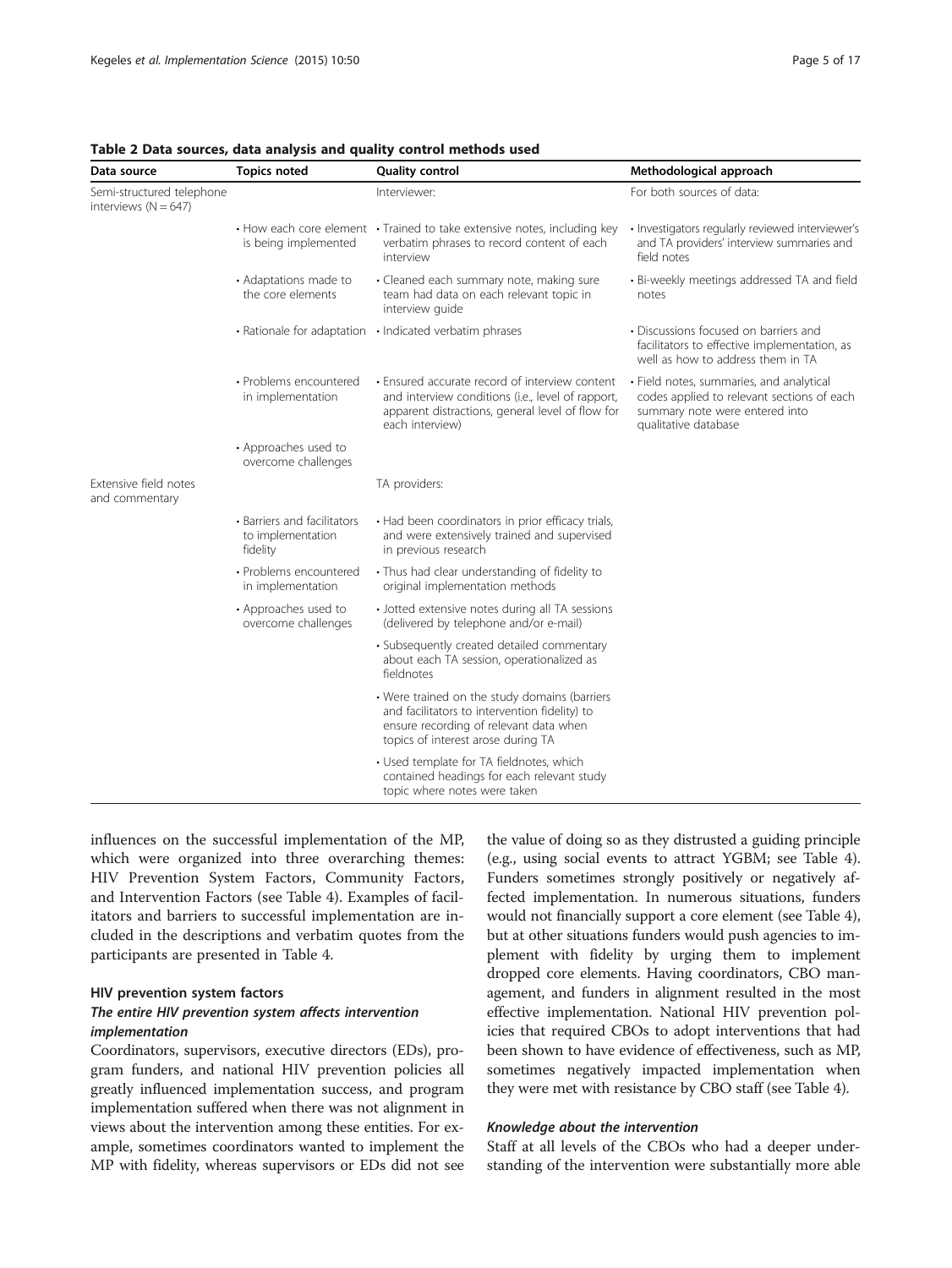| <b>Types of characteristics</b>                          | <b>Breakdown of characteristics</b>                      | Data on participating CBOs              |
|----------------------------------------------------------|----------------------------------------------------------|-----------------------------------------|
| Type of organization                                     | AIDS service organization                                | 75.5%                                   |
|                                                          | Lesbian/gay/bisexual/transgender center                  | 2.0%                                    |
|                                                          | Other CBO                                                | 10.2%                                   |
|                                                          | Local health department                                  | 4.1%                                    |
|                                                          | University                                               | 2.0%                                    |
|                                                          | Other health care agency                                 | 4.1%                                    |
|                                                          | Foundation/funder                                        | 2.0%                                    |
| Number of full-time equivalent positions at organization | Total at agency                                          | Range: .50 to 750                       |
|                                                          |                                                          | Mean = $60.5$                           |
|                                                          |                                                          | Median $= 24.0$                         |
|                                                          | Total in HIV prevention                                  | Range: .50 to 100                       |
|                                                          |                                                          | $Mean = 9.4$                            |
|                                                          |                                                          | Median $= 6.0$                          |
| Overall organization budget/year                         | Range                                                    | less than \$250,000 to over \$2,000,000 |
|                                                          | Median category                                          | 500,000 to 1,000,000                    |
| Primary focus of organization                            | <b>HIV/AIDS</b>                                          | 55.1%                                   |
|                                                          | Other                                                    | 44.9%                                   |
| Community population size                                | Range                                                    | 30,000 to 11,000,000                    |
|                                                          | Mean population                                          | 1,259,000                               |
|                                                          | Median population                                        | 600,000                                 |
| States where project located                             | 31 states, plus the District of Columbia and Puerto Rico |                                         |

<span id="page-5-0"></span>Table 3 Characteristics of the 72 community-based organizations in the study

to implement it with fidelity than were those who did not fully understand it. A lack of knowledge about the intervention affected analysis of the community, subsequent solutions, prioritization of tasks by front line staff and the abandonment of core elements and guiding principles originally designed to support the intervention (see Table [4\)](#page-6-0).

It was also important for funders to understand the program's core elements and guiding principles. Those who understood the intervention were more likely to develop contractual language that supported implementation with fidelity, whereas funders who lacked an understanding of the program often developed contracts that contained unrelated "deliverables" that the CBO was required to achieve (see Table [4](#page-6-0)).

# Belief in the efficacy of the intervention

To run the intervention with fidelity, coordinators, supervisors, EDs, and funders all needed to believe that implementing the EBI would lead to sexual risk reduction with their target population. This was especially true for coordinators, as those who believed that the MP would be effective for their group were most enthusiastic about implementing the MP with fidelity (see Table [4](#page-6-0)).

## Desire to change agency's existing prevention approach

Frontline staff and management who felt that their previous HIV prevention strategies were ineffective were far more willing to implement the MP with fidelity, as were staff who saw the value of implementing EBIs. But institutional sources of resistance to change sometimes stymied the efficient adoption of the MP. Staff were sometimes slow to adopt the intervention out of inertia (see Table [4\)](#page-6-0). While they did not necessarily believe what they had been doing was effective, they were not necessarily desirous of change. Other times staff believed they saw a similarity between the MP and their current strategy, and simply relabeled their previous program the MP without making changes. Some CBOs adopted the MP solely because funding to do so was available, but had little desire to work with YGBM. This did not bode well for implementation.

#### Planning for intervention before implementation

An important theme that emerged was that project implementation was more efficient and effective when CBO management, particularly EDs, planned ahead to implement the MP than when they did not have such preparation. When planning did not occur before CBOs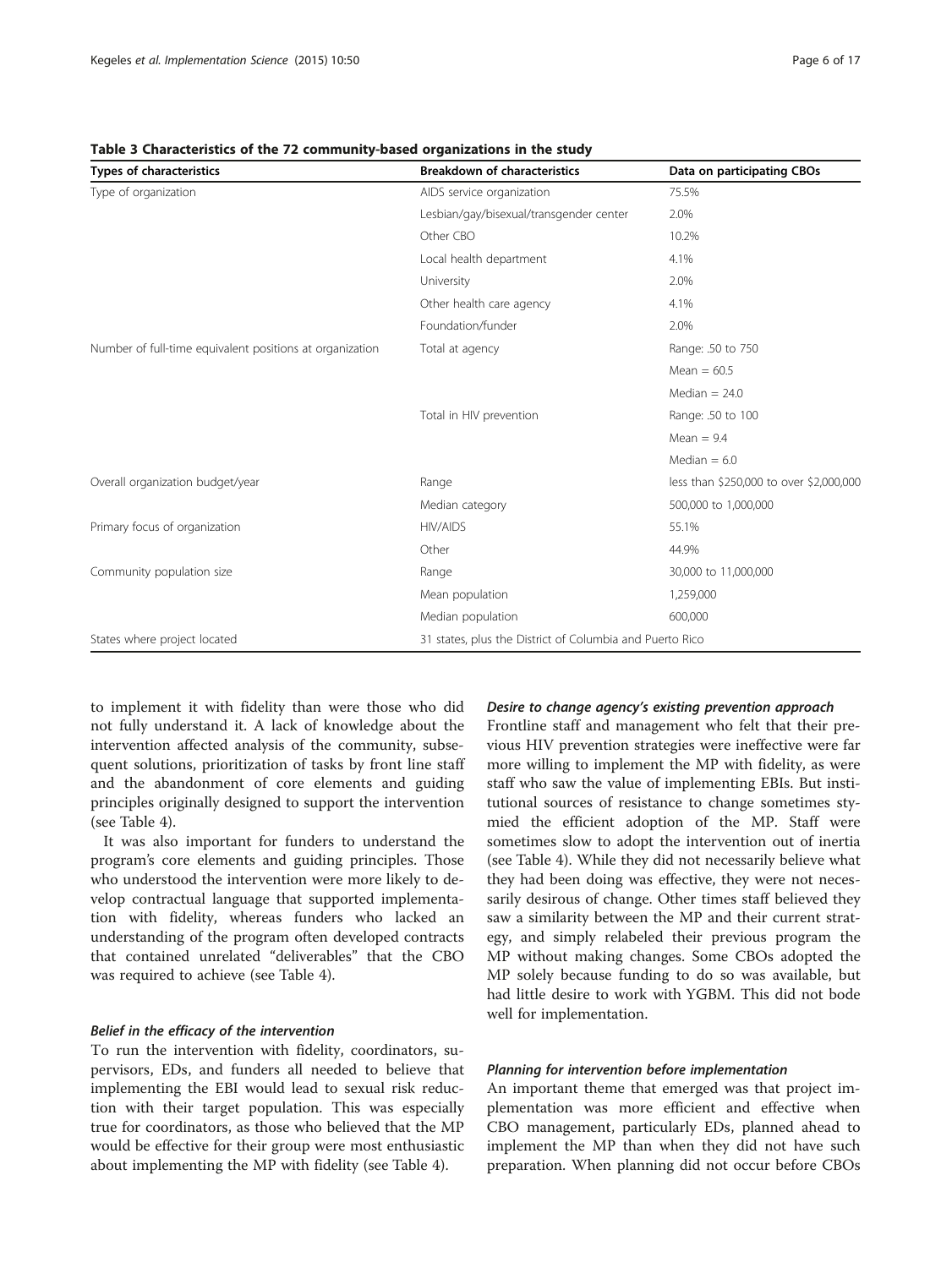| Overarching issues Related themes |                                                                            | Illustrative examples                                                                                                                                                                                                                                                                                                                                                                                                                                                                                                                                                                                                                                                                                                                                                                                                                                                                                                                                                                                                                                                                                                                                                                                                                                                                                                                                                                                                                                                                                                                                                                                                                                                                                                                                                                                                                                                                                                                                                                                                                                                                                                                                                                                                                                                                                                                                                                                                                                                               | Quotes from notes interviewer or TA providers wrote                                                                                                                                                                                                                                     |
|-----------------------------------|----------------------------------------------------------------------------|-------------------------------------------------------------------------------------------------------------------------------------------------------------------------------------------------------------------------------------------------------------------------------------------------------------------------------------------------------------------------------------------------------------------------------------------------------------------------------------------------------------------------------------------------------------------------------------------------------------------------------------------------------------------------------------------------------------------------------------------------------------------------------------------------------------------------------------------------------------------------------------------------------------------------------------------------------------------------------------------------------------------------------------------------------------------------------------------------------------------------------------------------------------------------------------------------------------------------------------------------------------------------------------------------------------------------------------------------------------------------------------------------------------------------------------------------------------------------------------------------------------------------------------------------------------------------------------------------------------------------------------------------------------------------------------------------------------------------------------------------------------------------------------------------------------------------------------------------------------------------------------------------------------------------------------------------------------------------------------------------------------------------------------------------------------------------------------------------------------------------------------------------------------------------------------------------------------------------------------------------------------------------------------------------------------------------------------------------------------------------------------------------------------------------------------------------------------------------------------|-----------------------------------------------------------------------------------------------------------------------------------------------------------------------------------------------------------------------------------------------------------------------------------------|
| HIV prevention<br>system factors  | The entire HIV prevention<br>system affects intervention<br>implementation | Coordinators, supervisors, EDs, funders, and national HIV prevention policies<br>all greatly influenced implementation. For example, in numerous situations,<br>funders would not financially support a core element (see quote). Additionally,<br>coordinators were sometimes eager to implement the intervention with fidelity,<br>but issues with CBO management would adversely affect implementation. For<br>example, one of the MP's quiding principles (see Table 1) is that since most<br>YGBM do not seek HIV prevention services and often intentionally avoid AIDS<br>organizations, HIV prevention must incorporate a social focus to attract them.<br>There were a number of situations in which a coordinator and core group<br>developed ideas for an event but were stopped from enacting them because<br>CBO management did not support using social events in HIV prevention efforts<br>or disliked the event. Stopping the core group from enacting their ideas<br>undermined their sense of ownership of the project, caused them to lose<br>interest in volunteering, and may have resulted in their not sharing MP's<br>prevention messages within their social networks. HIV prevention policy<br>initiatives also negatively affected implementation of the MP. To obtain<br>funding from the CDC or state health departments, CBOs were usually<br>required to implement a DEBI intervention, i.e., an intervention that had<br>been shown through rigorous research to have evidence of its effectiveness.<br>Initial resistance to DEBI cast a shadow on the MP and resulted in some CBOs<br>distrusting the MP as suitable for their populations, while others were reluctant<br>even to learn about the MP through using the MPTES. Antagonism towards<br>DEBI often had to be overcome in order to develop rapport with those<br>receiving TA. A second HIV prevention policy that stymied implementation was<br>the push for CBOs to conduct more HIV testing, since the resources for this<br>generally came from redirecting funds away from the EBI. The third policy-related<br>issue that affected implementation was the requirement that all publicity or safer<br>sex materials that were even partially supported by the CDC had to be reviewed<br>by a local Program Review Committee. Since some committees rejected materials<br>that were sex- or gay-positive, some CBOs' management would self-censor the<br>materials before review. | "When he [the coordinator] met with XXX, the guy from the health<br>departmentthey don't want to pay for him to do activities that are<br>associated with social events [a major Core Element of the<br>intervention]they only want to pay him to do the M-groups and<br>the outreach." |
|                                   | Knowledge about<br>intervention                                            | Funders, CBO management and staff needed to know about MP to<br>implement with success. Funders who lacked an understanding of the<br>program often developed contracts that contained unrelated "deliverables,"<br>objectives that the CBO was required to achieve (see quote). The CBOs then<br>had to choose between fulfilling their contractual obligations or<br>implementing the MP with fidelity. For example, weekly core group meetings<br>and regular social events are necessary to implement MP with fidelity, but<br>many contracts did not include core group meetings or social events in<br>them, and instead required an unrealistic number of M-groups resulting in an<br>unsuccessful MP implementation. CBOs that were funded under these<br>circumstances were in a dilemma about how to implement the intervention<br>with fidelity—needing to put a "round" community-level intervention into a<br>"square" group- or individual-level oriented contract. Knowledge about the<br>program's core elements and guiding principles was also important for CBO<br>management and staff alike. For example, some coordinators did not understand<br>the quiding principle that the project should facilitate the empowerment of<br>YGBM, and wanted to make all decisions for the project themselves instead of<br>supporting the core group to analyze the issues facing their community and<br>determine solutions they would enact. Similarly, supervisors were helpful when                                                                                                                                                                                                                                                                                                                                                                                                                                                                                                                                                                                                                                                                                                                                                                                                                                                                                                                                                                                  | "The biggest difference between the way they do the model is that<br>they have to follow the contract that the county lays out, which<br>takes it far from the interventionthey have to do tons of things<br>that are different from the model."                                        |

# <span id="page-6-0"></span>Table 4 Barriers and facilitators to successful implementation of the empowerment project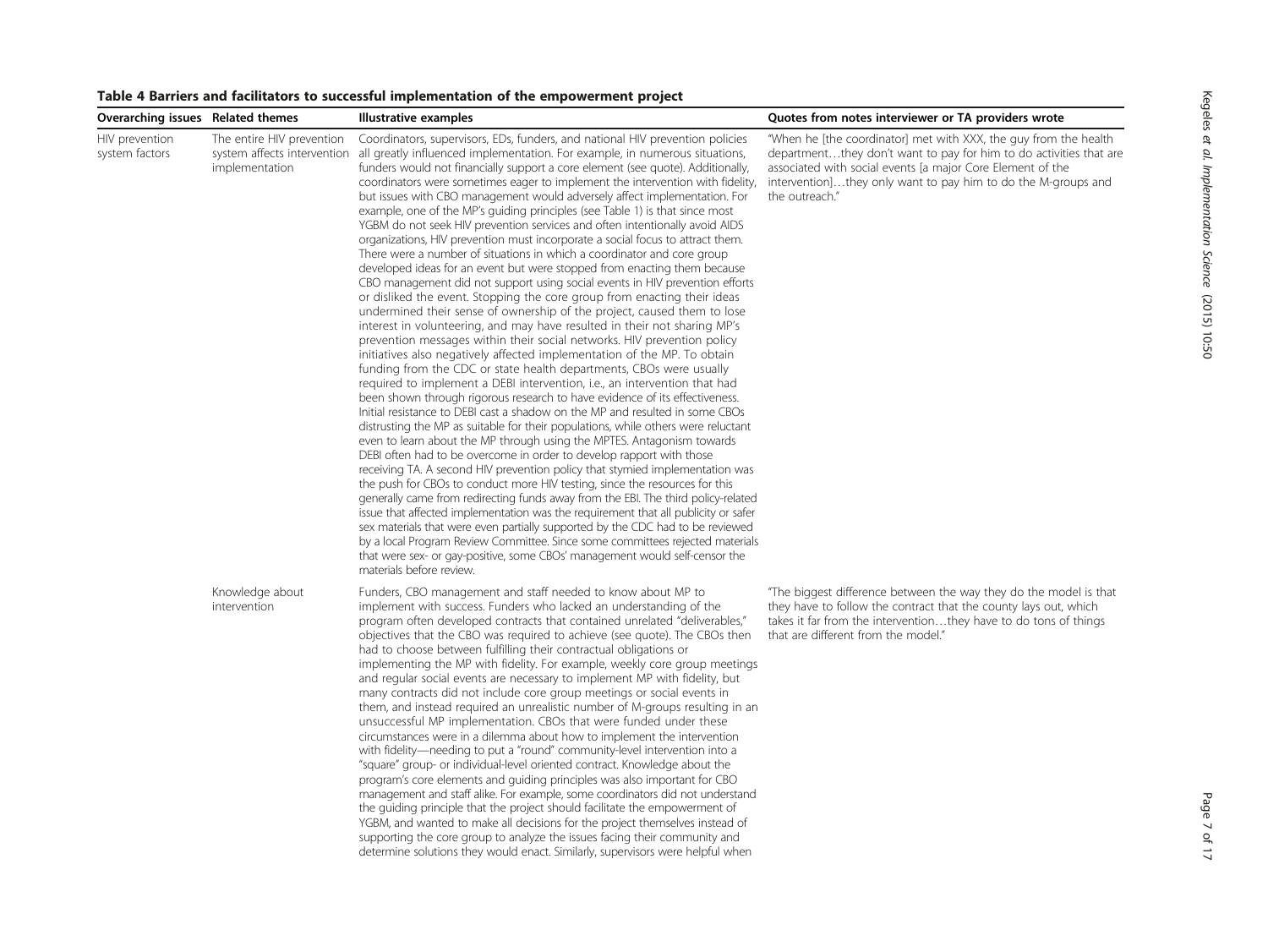# Table 4 Barriers and facilitators to successful implementation of the empowerment project (Continued)

|                                                              | they understood the intervention well enough to assist coordinators to prioritize<br>tasks, or problem-solve issues that arose. However, some supervisors did not<br>understand the intervention, and a few expressed beliefs that it was unnecessary<br>for them to learn about it since the MP is for YGBM, and YGBM could therefore<br>conduct the program with little supervision. Likewise, EDs varied in their<br>understanding of the intervention, and some felt uncomfortable with its<br>innovative aspects. For example, some EDs disliked YGBM being the decision-<br>makers for the program because they worried that the young men would make<br>decisions that could harm the organization and/or its reputation.                                                                                                                                                                                                                                                                 |                                                                                                                                                                                                                                                                                                                                                                                                                                                 |
|--------------------------------------------------------------|--------------------------------------------------------------------------------------------------------------------------------------------------------------------------------------------------------------------------------------------------------------------------------------------------------------------------------------------------------------------------------------------------------------------------------------------------------------------------------------------------------------------------------------------------------------------------------------------------------------------------------------------------------------------------------------------------------------------------------------------------------------------------------------------------------------------------------------------------------------------------------------------------------------------------------------------------------------------------------------------------|-------------------------------------------------------------------------------------------------------------------------------------------------------------------------------------------------------------------------------------------------------------------------------------------------------------------------------------------------------------------------------------------------------------------------------------------------|
| Belief in efficacy of<br>intervention                        | Coordinators who believed that the MP would be effective were most<br>enthusiastic about implementing the MP with fidelity. For example, some<br>coordinators believed that the MP would not work in large urban settings,<br>and approached the intervention with defeatist attitudes that became a self-<br>fulfilling prophecy (see quote), whereas coordinators working with similar<br>populations and approached the intervention with enthusiasm and creativity<br>appropriately adapted the MP to reach their communities successfully. Beliefs<br>about the efficacy of the intervention were especially important in projects<br>targeting young ethnic/racial minority men.                                                                                                                                                                                                                                                                                                           | "They [the core group] don't plan anything as a groupthe curriculum<br>is ideal but unrealistic for real life as they know it people are busy<br>so the coordinators do the eventsshe thinks that that part of the<br>program, the core group planning stuff, is a joke and needs to be<br>changedmaybe in a place where there is nothing to do but pick<br>your nose, but in [a large city], it isn't going to happen."                        |
| Desire to change agency's<br>existing prevention<br>approach | Challenges occurred when staff did not want to change what they were<br>doing or didn't care that much about changing what they were already<br>doing (see quote).                                                                                                                                                                                                                                                                                                                                                                                                                                                                                                                                                                                                                                                                                                                                                                                                                               | "They had been trying to get it [MP] goingor something like<br>itthey had a lot of people coming, but it wasn't focusedit didn't<br>look like the modelthe agency didn't really care. They do outreach<br>once a week at the clubs, and they do referrals for [HIV] testing and<br>STD testing they go through and give out safer sex kits to anyone<br>who will take them from them[but] they haven't redeveloped the<br>kits for Mpowerment." |
| Planning for intervention<br>Before implementation           | MP worked best when CBO management planned ahead to secure proper<br>space and staff (see quote). When pre-implementation planning did not<br>occur, poor decisions were often made that had long-term deleterious<br>effects. CBOs often hired someone outside the organization to write the<br>grant proposal, and did not analyze what would be needed for the program<br>to function adequately or if the organization was truly poised to implement<br>the intervention if they were funded. Often organizations only learn one<br>month beforehand that they are funded, which does not facilitate careful<br>planning for implementation.                                                                                                                                                                                                                                                                                                                                                 | "The room they've ended up using is quite sterile and housed within<br>the AIDS project."                                                                                                                                                                                                                                                                                                                                                       |
| Accountability for work                                      | A lack of accountability affected how tasks were performed and deliverables<br>achieved. Sometimes coordinators were largely left on their own and did not<br>necessarily follow through on tasks. Besides the work not getting done,<br>when this occurred core group members and other volunteers wondered<br>why they should work for free when paid staff did not, and the volunteers<br>would drift away from the program. A few supervisors were aware that the<br>coordinators were underperforming but did little about it. Similarly, occasionally<br>EDs did not hold their supervisors responsible for their staff members'<br>productivity, and funders did not hold the CBOs accountable for their work.<br>Although deliverables that were part of contractual agreements were not<br>achieved, sometimes there seemed to be little attention given to this deficit. In<br>contrast, when staff were held accountable for their work, implementation went<br>far more effectively. | "When she [the supervisor] goes to talk to [the ED] and she tells him<br>about stuff that is going on with the project, he just sits there and<br>nodshe doesn't provide any direction for her and is more apt to<br>err on the side of supporting the coordinators rather than questioning<br>if they are a good fit or notthis makes it difficult for herwhen she<br>thinks that they may need to be fired."                                  |
|                                                              | It was sometimes difficult for agencies to recruit and hire appropriate<br>coordinators. In contrast, projects were typically run well when the                                                                                                                                                                                                                                                                                                                                                                                                                                                                                                                                                                                                                                                                                                                                                                                                                                                  | "She hired someone on recently who has a marketing background<br>who is tuned in with what is attractive and fun but when it                                                                                                                                                                                                                                                                                                                    |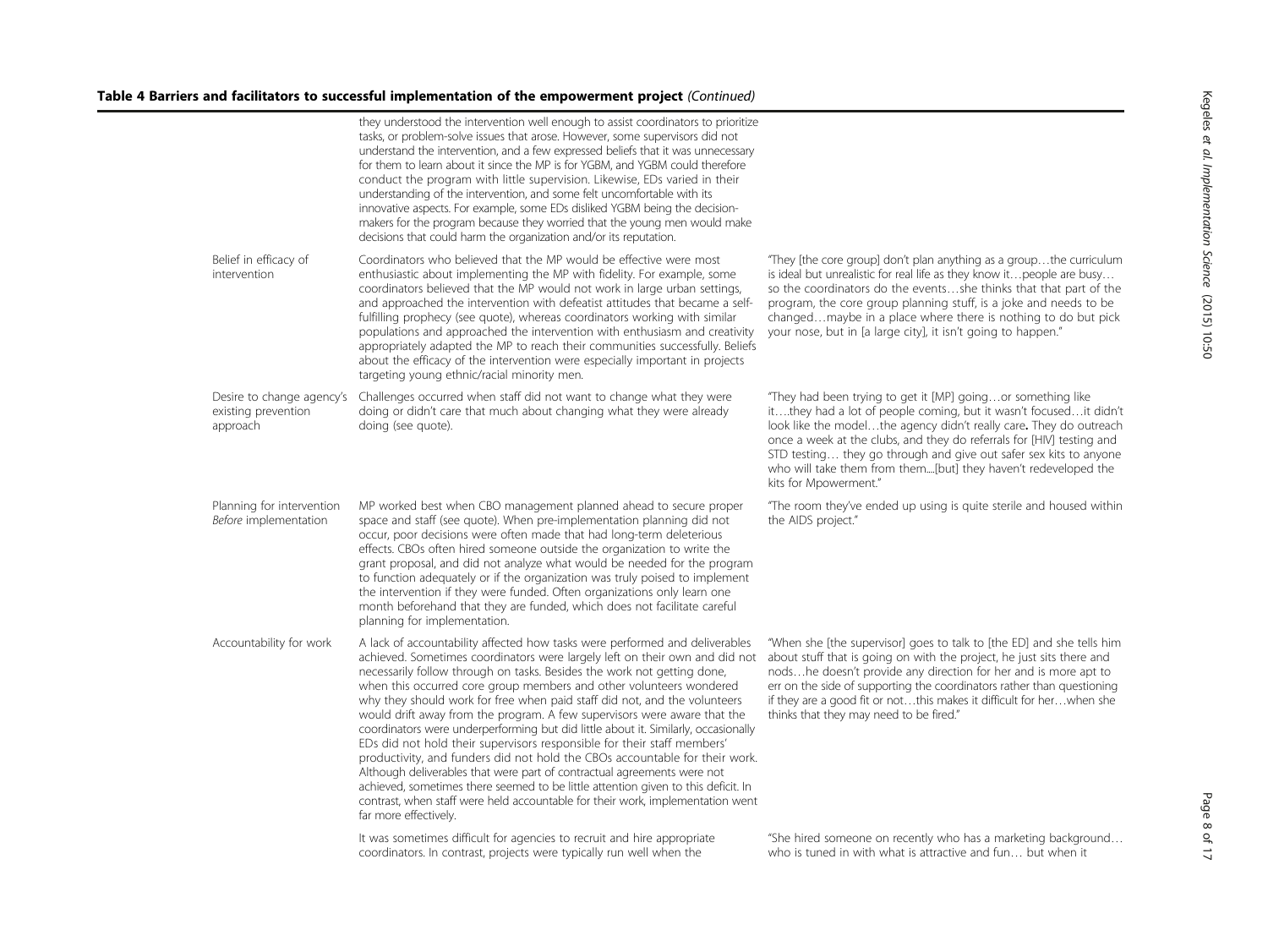# Table 4 Barriers and facilitators to successful implementation of the empowerment project (Continued)

|                      | Appropriateness and<br>capacity of individuals for<br>coordinator positions | coordinators were YGBM who were outgoing, analytical, impassioned about<br>HIV prevention, and hardworking; were enmeshed in gay community social<br>networks; and had or obtained a variety of skills (e.g., to create databases,<br>facilitate groups, create a publicity plan).                                                                                                                                                                                                                                                                                                                                                                                                                                                                                                                                                                                                                                                                                                                                                                                                                                                                                                                                                                                                                                                                                                                                                                 | comes to promoting somethinghe is like 'I don't know, I don't<br>know I don't know'she thinks that even with the training, and<br>with the weekly meetingshe feels a bit overwhelmedhe is good<br>at databases and stuff like thatbut publicity, marketing,<br>recruitmentit is very hard."                                                                                                                                                                                                                  |
|----------------------|-----------------------------------------------------------------------------|----------------------------------------------------------------------------------------------------------------------------------------------------------------------------------------------------------------------------------------------------------------------------------------------------------------------------------------------------------------------------------------------------------------------------------------------------------------------------------------------------------------------------------------------------------------------------------------------------------------------------------------------------------------------------------------------------------------------------------------------------------------------------------------------------------------------------------------------------------------------------------------------------------------------------------------------------------------------------------------------------------------------------------------------------------------------------------------------------------------------------------------------------------------------------------------------------------------------------------------------------------------------------------------------------------------------------------------------------------------------------------------------------------------------------------------------------|--------------------------------------------------------------------------------------------------------------------------------------------------------------------------------------------------------------------------------------------------------------------------------------------------------------------------------------------------------------------------------------------------------------------------------------------------------------------------------------------------------------|
|                      | Evaluation of intervention's<br>functioning                                 | Staff must be willing to evaluate the program in order to improve the<br>program.                                                                                                                                                                                                                                                                                                                                                                                                                                                                                                                                                                                                                                                                                                                                                                                                                                                                                                                                                                                                                                                                                                                                                                                                                                                                                                                                                                  | "And now they are starting to think about who they aren't<br>reachingwho are the people that you aren't reaching out tohe<br>doesn't want it to be just about handing out flyershe spends a lot<br>of time getting the guys to reflect on what they are doing with the<br>project."                                                                                                                                                                                                                          |
|                      | Organizational stability                                                    | When the CBO experiences financial crises it is difficult to implement the MP.<br>One organization, for example, showed high fidelity in implementation when<br>it had stable funding, but considerable changes occurred at the CBO over<br>time. The ED left, and the new one was not supportive of the MP. Then the<br>organization went bankrupt.                                                                                                                                                                                                                                                                                                                                                                                                                                                                                                                                                                                                                                                                                                                                                                                                                                                                                                                                                                                                                                                                                               | "He [the funder] thinks that the project needs to go to a different<br>organizationthe agency isn't stable enough."                                                                                                                                                                                                                                                                                                                                                                                          |
| Community factors    | Geography                                                                   | The size of the city and its proximity to a gay magnet city affected the ability<br>of coordinators to recruit and retain YGBM in the intervention. Small<br>communities sometimes presented challenges to implementation because<br>there could be too few men to mobilize and build a YGBM community.<br>Some CBOs dealt with this by expanding the age range of the project<br>participants to include more men. Small communities that included a large<br>university, however, usually implemented MP well. Implementing the<br>intervention in rural areas where there were insufficient young men was<br>often challenging. Implementation in large cities varied. Although larger cities<br>would seem to provide more pre-existing social opportunities, this is not<br>always the case for YGBM. Often implementation worked well, as MP filled<br>the niche of social activities for YGBM. When the project focused on one<br>ethnic/racial group in large urban environments, it seemed easier to implement<br>successfully than when the project attempted to reach all YGBM, again because<br>it filled a niche. Another community issue that impacted implementation was<br>proximity to a "gay magnet city." It was difficult to attract men to the project<br>when it was implemented near such a locale since often they would rather go<br>to the city rather than stay in their own community to attend MP outreach<br>events. | "Trying to compete with San Francisco [to attract YGBM] wasn't<br>working" [respondent's CBO was located in a county only a few<br>miles away].                                                                                                                                                                                                                                                                                                                                                              |
|                      | Sociopolitical context                                                      | It can be challenging to implement some core elements with fidelity<br>because of hostile responses in conservative areas.                                                                                                                                                                                                                                                                                                                                                                                                                                                                                                                                                                                                                                                                                                                                                                                                                                                                                                                                                                                                                                                                                                                                                                                                                                                                                                                         | "Publicity was hard because they couldn't even have a website that<br>was geared toward gay men because the county is so conservative<br>and the funder [the county health department] didn't want to risk<br>creating a commotion."                                                                                                                                                                                                                                                                         |
| Intervention factors |                                                                             | Intervention characteristics As a multilevel, multicomponent, community-wide program, the MP is complex<br>and requires significant staff time and funding. Programs with insufficient<br>funding were more likely to flounder as they decided how frequently to<br>implement the core elements since they could not follow our recommendations<br>about this. CBOs and funders alike were uncertain how to implement the MP<br>since they could not afford to have large outreach events frequently or much of<br>a publicity campaign, for example. They wanted more guidance about how to<br>adapt the project with less funding.                                                                                                                                                                                                                                                                                                                                                                                                                                                                                                                                                                                                                                                                                                                                                                                                               | "When he went to Atlanta [to a conference], he saw [a presenter<br>connected with the MP research] and he talked to him and went to<br>his presentation, and at the time they didn't like the [intervention]<br>because they thought that they [the researchers] had all this money<br>to do it and it wasn't the real worldbecause they were talking to<br>CBOs that were working on shoestring budgets and they don't have<br>lots of money for training and planning like they [the researchers]<br>had." |
|                      | Adaptation issues                                                           | CBOs wanted guidance about adapting the MP to diverse locales and young<br>gay Black or Latino populations to ensure fidelity with the quiding principles.                                                                                                                                                                                                                                                                                                                                                                                                                                                                                                                                                                                                                                                                                                                                                                                                                                                                                                                                                                                                                                                                                                                                                                                                                                                                                         | "The question of fidelity is something that they talked about a lot<br>the boxed [DEBI] interventions are great, but what people really                                                                                                                                                                                                                                                                                                                                                                      |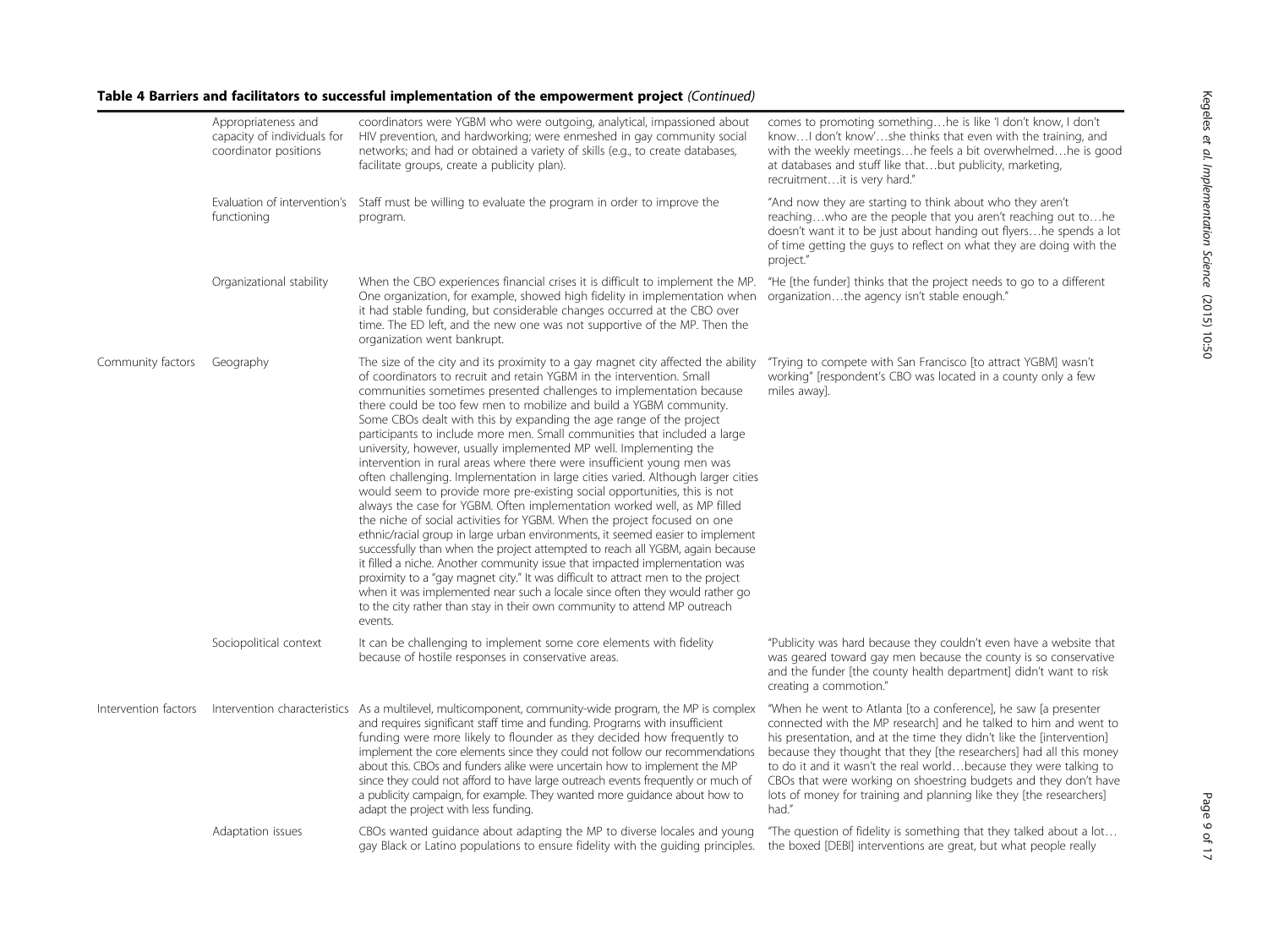## Table 4 Barriers and facilitators to successful implementation of the empowerment project (Continued)

For example, a number of projects added building life skills to the core group; used balls (performance events) as social outreach events; added mental health counseling or linkages to other services (e.g., HIV testing, linkage to care for HIV-positive men, emergency housing); paid stipends to core group members; and altered the structure of the core group, all of which could be done in accordance with the guiding principles. Other adaptations, however, did not contribute to successful implementation. For example, several CBOs changed M-groups into ongoing discussion groups. Since new young men were not recruited for these groups, informal outreach into new social networks was limited.

need is more TA about how to effectively adapt these interventions while retaining the theoretical core. They [the agency] needs to build their capacity to understand the internal logic of the M-group piece of the intervention so that they can say 'here is the logic of this activity, and the behavior it is seeking to address... here is our target population for this intervention…how do we change M-groups for this target population while retaining fidelity to the original design?'"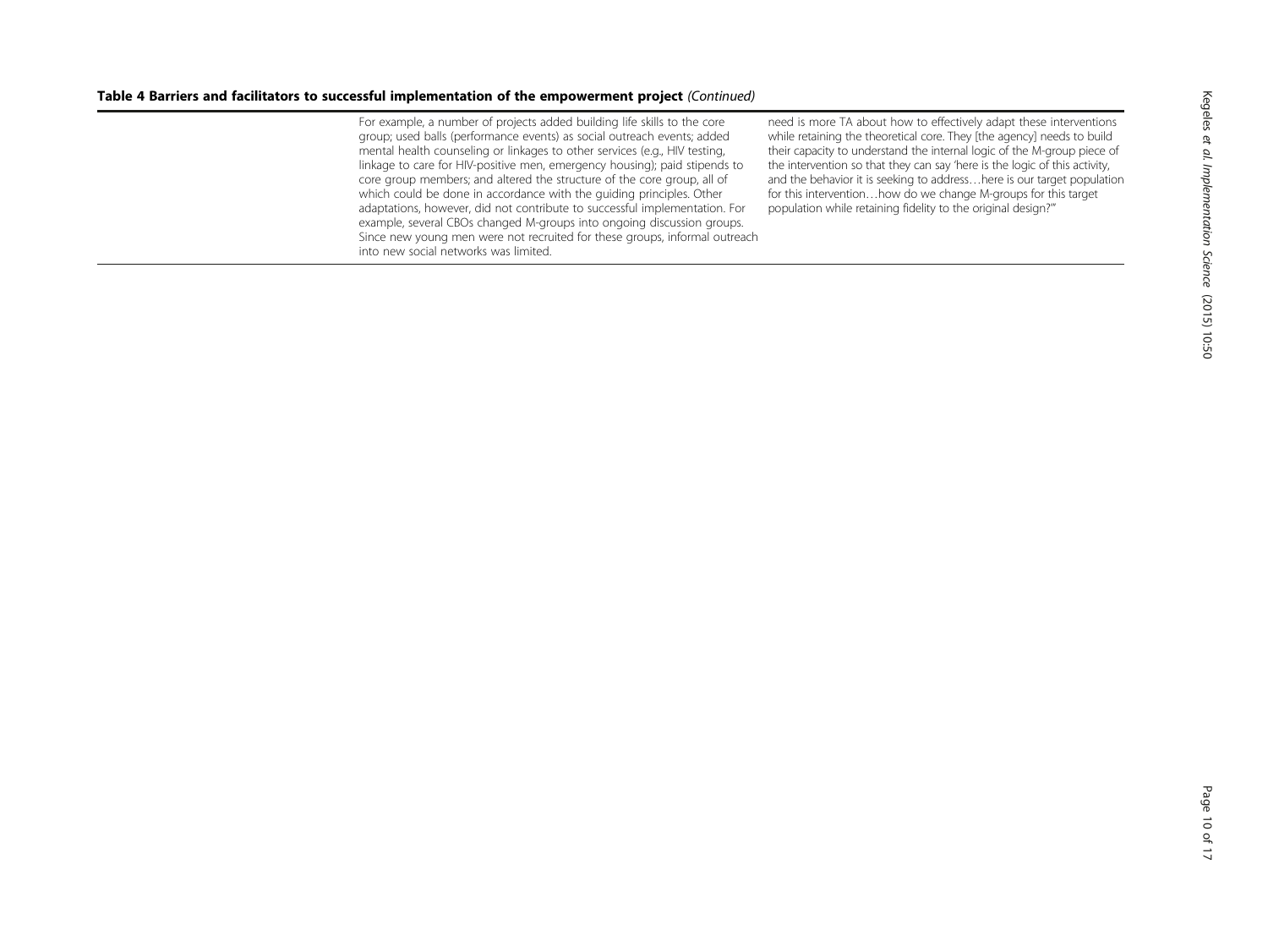received the funding, it resulted in management who did not recognize the need for a space or sufficient and appropriate staff, did not budget to fully implement all of the core elements, or did not make necessary policy changes at the CBO (e.g., allowing staff to work after business hours; see Table [4\)](#page-6-0). Often organizations only learn a short time beforehand that they are funded, which does not facilitate careful planning for implementation.

# Accountability for work

Coordinators need to accomplish many tasks for the program to function given its multiple core elements, and those who put effort into their jobs were substantially more effective at implementing the intervention than were men who put in little effort. CBOs varied considerably in the extent to which they held coordinators accountable for their work (see Table [4\)](#page-6-0).

# Capacity and appropriateness of individuals for coordinator positions

Coordinators could make or break the implementation of the MP. Successful coordinators attracted YGBM to the project, were the starting point of diffusion into YGBM communities, and helped core groups develop creative, appealing, and innovative activities. But CBO management were not always mindful about the characteristics and skills needed to effectively lead this project, and instead, hired men who were already working at the CBO who fit the demographics (male, gay, young), and assumed they could run it. Hence, CBOs sometimes hired coordinators who alienated others, were social isolates, had poor interpersonal skills, or lacked the capacity to run the program (see Table [4\)](#page-6-0).

#### Evaluation of intervention's functioning

Although ongoing reflection and evaluation of each core element's implementation is necessary, some coordinators never critically assessed how their program was functioning, despite having ready-made, user-friendly, simple process evaluation materials in the implementation manual to use. They did not analyze if the program was achieving its objectives, if it was reaching new YGBM and social networks, and what, if anything, about their program needed to change. Frontline staff and CBO management who engaged in critical, ongoing analysis of program functioning were considerably more effective at implementing the intervention.

#### Organizational stability

When CBOs experience constant flux/financial crises it was difficult to implement the MP. It was clear that CBOs were unlikely to implement the intervention effectively when they were struggling to remain solvent or are going through substantial staff turnover.

## Community factors **Geography**

Where the MP was implemented affected implementation. Population size was important. The MP was originally developed for mid-sized cities (populations ranged from 100,000-1.5 million), where it attracted YGBM because it filled a gap: young men needed social opportunities separate from bars, clubs, and "cruising" places. The MP fills this gap in many locales and attracts young men by providing diverse social opportunities in a safe environment. Small communities, rural areas and communities within close range of a "gay magnet city" experienced difficulty attracting men (see Table [4\)](#page-6-0).

#### Sociopolitical context

The degree to which the sociopolitical environment marginalized YGBM was another community issue that affected implementation. It can be challenging to implement some core elements with fidelity because of hostile responses in a conservative area, and staff often needed to spend considerable time dealing with such issues. For example, it can be challenging to find a project space because some landlords did not want to rent their space for a YGBM or HIV project.

## Intervention factors

## Intervention characteristics

Three intervention characteristics were barriers to implementation. The first barrier stemmed from MP being a multilevel, multicomponent, community-wide program and therefore complex, requiring significant staff time and effort. Many CBOs were underfunded, which resulted in insufficient staff to accomplish MP's activities.

The second MP characteristic that was sometimes a barrier to implementation is that the intervention is not highly scripted, except for the M-groups, and the implementing agency has to decide precisely how to operationalize it. Implementing the MP effectively, which can include adapting it, requires understanding the purpose of each core element and guiding principle, and how they all relate to each other. However, many CBO coordinators and management never or rarely looked at any of the MPTES materials, did not attend a training on the intervention, and hence, did not understand the intervention well [\[34\]](#page-15-0).

The third challenging MP characteristic is the need to use empowering, participatory methods. It can be difficult for the coordinators to learn how to draw out, listen, and incorporate the views of participants rather than simply directing the program themselves. Yet simply running the program without YGBM's involvement has various adverse consequences, such as poor attendance at activities and little reach into diverse social networks.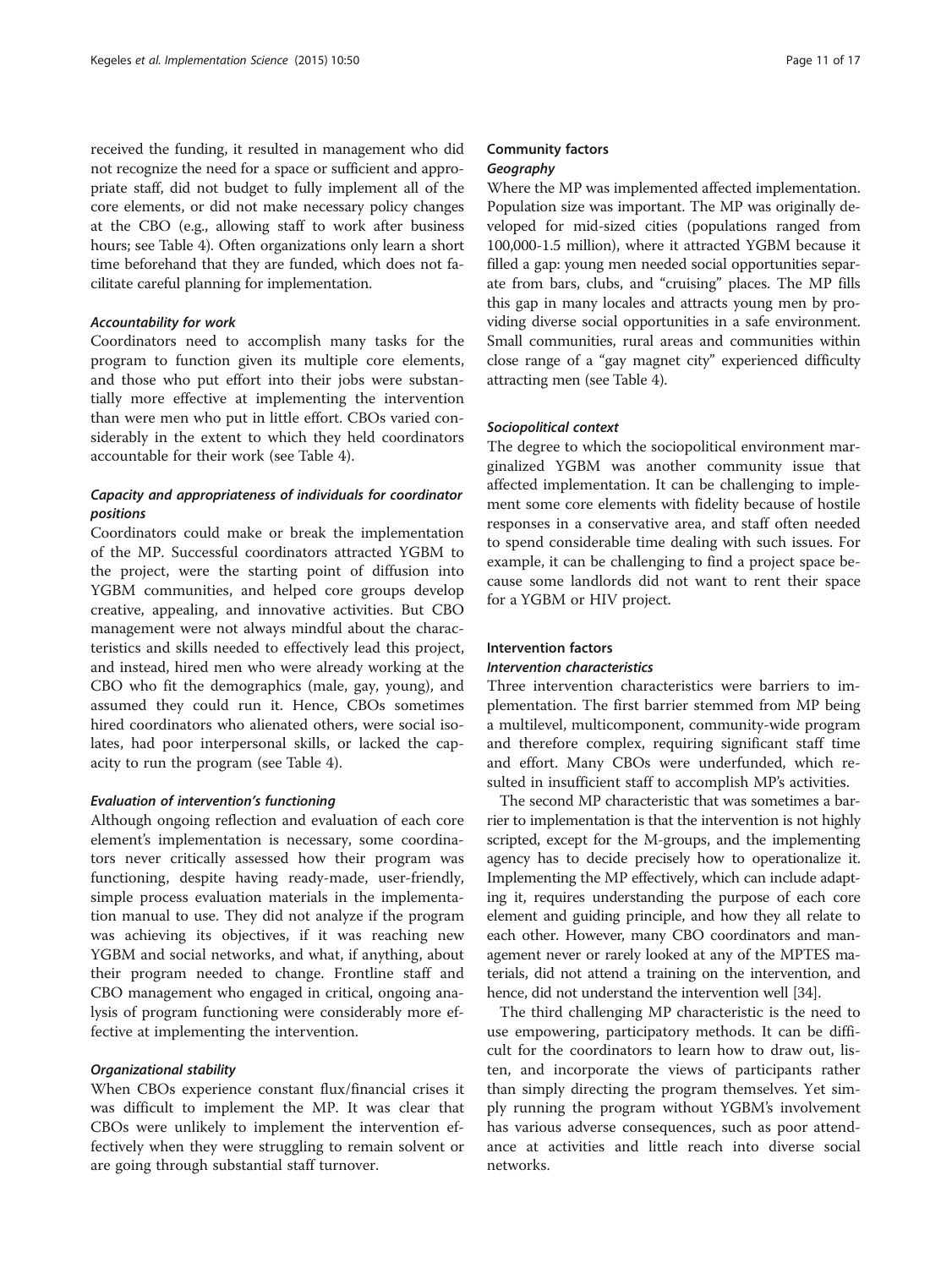#### Adaptation issues

Many organizations felt that adaptation of the intervention was essential for the MP to work in their community. Some coordinators understood how to adapt the MP using the guiding principles and retaining the core elements, and therefore created adaptations that were entirely in alignment with them. However, other adaptations did not contribute to successful implementation (see Table [4](#page-6-0)). Occasionally CBOs intentionally dropped core elements entirely as a part of adapting the intervention. Other times, however, core elements were dropped simply because they were overlooked. Other organizations wanted specific guidance about adapting the MP for their populations, and did not want to make adaptations themselves.

## Importance of the themes for implementation success

The themes subsumed under HIV Prevention System factors and Intervention factors affected implementation far more frequently than did Community factors. The most frequent themes that arose concerned the coordinators' capacity and appropriateness to serve as frontline staff for the MP; that the MP is a multicomponent intervention and thus requires adequate resources; planning for the intervention before implementation; and adaptation. Themes that occurred less often than others were staff members' reluctance to change existing programming, and geography, meaning proximity to gay magnet areas.

It was difficult to determine if CBO characteristics were related to the effectiveness of implementation, other than sometimes being "insufficient" for implementation (e.g., very small organizations often could not implement the MP effectively because of insufficient resources). Yet a program associated with a university and which had few staff was implemented well, because their focus was on a limited group (students), whereas large organizations did not necessarily excel in their implementation since they sometimes had inertia in implementing a new approach or the management simply did not trust YGBM to make decisions, thus alienating volunteers and their staff. In general it seemed that AIDS organizations were able to implement the MP more effectively than non-AIDS organizations, although this varied as indicated above with the case of the university. Yet there was a considerable range of organizations that were the non-AIDS organizations and it does not necessarily make sense to lump them together in order to contrast them with AIDS organizations.

# **Discussion**

This is one the first studies of an HIV prevention intervention that has looked at implementation issues across many CBOs, longitudinally, and in-depth; many implementation researchers have bemoaned the infrequency of this kind of research [\[3,40](#page-15-0)]. We found that the entire HIV Prevention System, including frontline staff, CBO management (both supervisors and EDs), funders, and HIV national policies strongly impacted the extent to which the program was moved into practice successfully. The most successful implementations occurred when the HIV Prevention System was in alignment with respect to the frontline staff, management, and funders. We had not anticipated that funders would be an important factor, such as when they pushed their CBOs to implement core elements with greater fidelity, or developed contracts to implement the MP that did not reflect the intervention. Similar to findings reported in other studies, national HIV prevention policies, social determinants, and the community in which the program was implemented also impacted implementation, as did intervention characteristics [[41,42\]](#page-15-0). Additionally, many issues revealed in this study correspond with facilitators and barriers to implementation that have been identified in translating research into practice outside of HIV/AIDS [\[30,40](#page-15-0),[43\]](#page-15-0).

The results obtained in this study are consistent with the Consolidated Framework for Implementation Research (CFIR) [\[44\]](#page-16-0), which identifies five domains important to consider when studying implementation. These domains include the intervention itself, outer setting characteristics, inner setting characteristics, individuals, and process. Each of the five domains is comprised of a set of constructs that are believed to positively or negatively influence implementation. A multilevel ecological perspective, including CFIR, is necessary for understanding successful implementation, as others have proposed [[31](#page-15-0),[45](#page-16-0)-[48](#page-16-0)]. However, with an eye towards the development of effective Prevention Support Systems, we propose some changes. Figure [1](#page-12-0) is a heuristic to capture these multiple levels, and is adapted from Durlak and DuPre [[48](#page-16-0)].

The frontline staff, supervisors, and EDs should not be subsumed under general "provider characteristics" or "organizational factors", since how they function vis-à-vis the intervention differs substantially, and each uniquely affects the implementation process. This is indicated through the dashes shown in the figure. Supervisors and EDs indeed play important roles in implementation, but frontline staff are of critical importance since they are the intervention "agents." This finding is consistent with the CFIR, which highlights the importance of individuals' knowledge and beliefs about the intervention as well as their competence, intellectual ability, tolerance of ambiguity, and learning style as a crucial component of the implementation system. Moreover, we have added a funder level, in addition to the community and the policy environment. The bidirectional arrows indicate considerable interaction among the ecological levels. We propose that these levels must be differentiated as indicated so that Prevention Support System addresses each level separately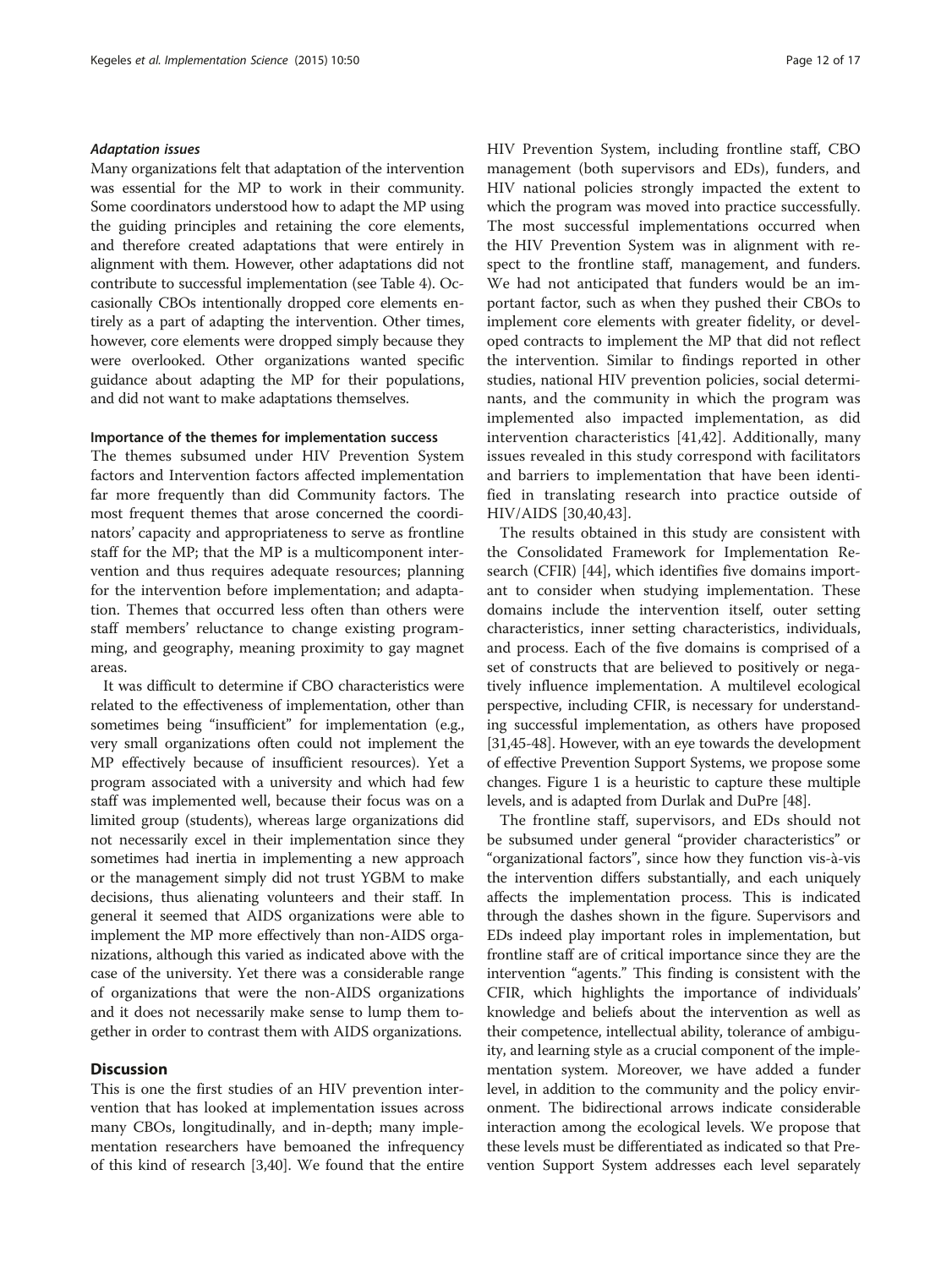

<span id="page-12-0"></span>

since the facilitators and barriers to implementation at each level are not necessarily the same.

We had theorized at the outset that greater knowledge about the intervention would be associated with greater fidelity, and this underlay our development of a thorough Prevention Support System. The manual was used extensively, with many CBO staff members calling the purple-colored manual their "Purple Bible" [[34](#page-15-0)]. Yet frequently coordinators attempted to implement it without reading the manual, watching a video or attending a training, and failed to understand basic information about the MP. Knowing that many CBOs might have insufficient funds for in-person training, the manual covered all aspects of implementation and was low-cost or free if downloaded from our website. It was not only coordinators who sometimes did not understand the intervention, but many supervisors, EDs, and funders were also unaware of how the intervention worked. This resulted in poor planning, poor supervision, EDs who refused to implement some parts of the intervention, and funders who did not understand what contractual deliverables were needed. Supervisors and EDs who understood the EBI were more likely to implement it with fidelity. The variability in use of implementation materials was evident in TA sessions with coordinators. TA was provided proactively, not waiting for them to request it since our prior work had indicated that they often do not do so until they are in crisis [[31,34](#page-15-0)[,49](#page-16-0)]. Some TA involved explanations of basic concepts (e.g., the difference between the core group and M-groups), whereas other TA focused on more sophisticated issues, such as project adaptation or how to reach into different social networks. TA was not provided to supervisors, EDs, or funders, unless it was requested. These results suggest that it should be proactively provided to them as well.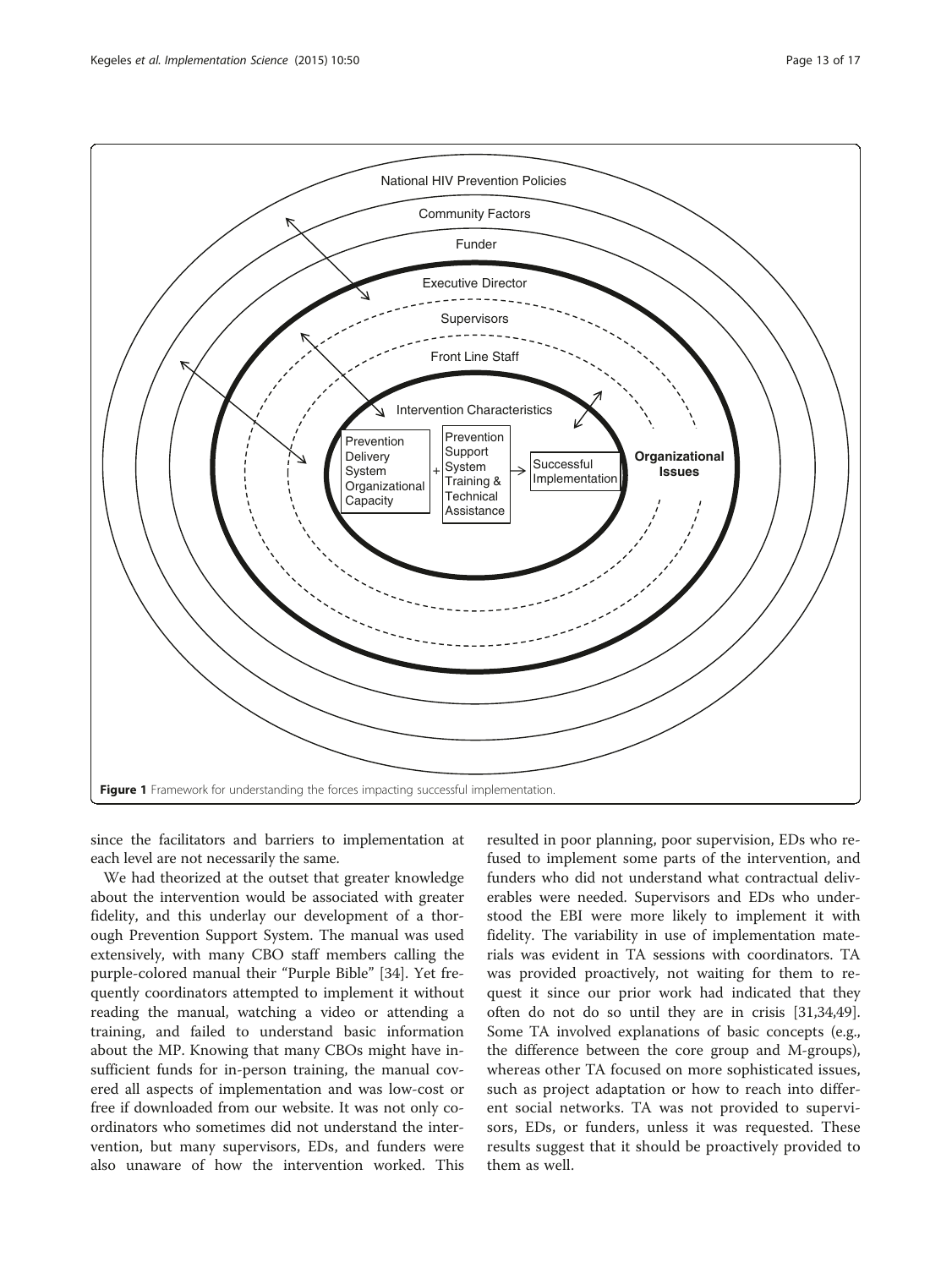Many of the issues that emerged correspond to concepts of organizational readiness (an inner setting component in the CFIR model), including planning for the intervention before implementation (a process domain in the CFIR), desire to change the agency's existing prevention approach (an inner setting domain in the CFIR that is part of the implementation climate construct), belief in the efficacy of the intervention (an individual domain in the CFIR), knowledge about the intervention (an individual CFIR domain), and organizational stability (an inner setting domain in CFIR that is part of the structural characteristics construct). While these issues all relate to readiness to implement a new program, they refer to very different facets of the concept. Casteñada et al. [\[50](#page-16-0)] noted that readiness to implement has been a very broad conceptual category and their research review revealed four domains. While our findings could fit into these domains, recognizing the distinctiveness of the issues would likely make them easier to address in a Prevention Support System. For example, desire to change the existing prevention approach and belief in the efficacy of the EBI might be considered flip sides of the same issue, but this is not necessarily true. Many CBOs were ready to change from what they had been doing, but did not necessarily buy into the MP. Other CBOs were not dissatisfied with what they had been doing, but were happy to implement the MP. Achieving institutional buy-in and agency change are often necessary for successful implementation [\[42\]](#page-15-0). We found preparation to implement to be of considerable importance, and seems to be at the core of organizational readiness. But preparing front-line staff for change is quite different than convincing CBO management that change is necessary or helping a CBO determine if MP is the correct fit for its capacity and community. Addressing each issue would likely call for tailored discussions in implementation materials, TA, and training, and therefore, we have not found it useful to relegate these different issues to being "ready to implement."

It was desired that CBOs adapt the MP for their locale and their population of YBGM after gaining an understanding of the core elements, guiding principles, and overall integrity of the intervention. Although Fixsen et al. [\[43](#page-15-0)[,51](#page-16-0)] suggest that organizations first implement a program with fidelity and adapt a program thereafter, we have felt that that adaptation may be necessary to do from the start of implementation or it will not engender target population or agency buy-in. It has been suggested that programs should add but not delete or overly modify existing core elements [\[52](#page-16-0)]. This is what many CBOs did as they recognized that while the basic ideas and approaches should be preserved, it would not be problematic to add to the program, especially when done to further the social processes the program was seeking

to propel (e.g., diffusion of messages or empowerment of YGBM). Indeed, many CBOs made intentional changes after a careful planning process that included analyzing if the modifications retained fidelity to MP's guiding principles and core elements. However, there were also CBOs that drastically changed (or eliminated) core elements without considering how the intervention would work with such alterations. These changes were often unintentional, and occurred as the result of poor or no planning, or the lack of evaluation and critical analysis of the program functioning. Such changes often had deleterious effects.

The frequency with which a theme emerged was not necessarily associated with its impact on implementation success, as some issues had considerable impact even if they did not occur often. For example, funders' refusal to pay for particular core elements was not a frequent occurrence, but when it happened, it had deleterious effects. In addition, the themes do not necessarily have independent effects, and instead can compensate for other barriers. For example, some programs had sufficient resources but poor leadership and challenging organizational issues to contend with (e.g., lack of interest in changing what they were doing) which adversely affected the program's implementation. Other programs had highly effective staff who were able to motivate volunteers to take on important tasks and were creative in how they implemented core elements, while having low funding. Yet even the best of staff could not implement the intervention when the organization became unstable and went bankrupt.

The two most important factors affecting implementation with fidelity seemed to be resources/funding (outer setting CFIR domains), similar to others' findings [\[15](#page-15-0)], and having effective frontline staff (individual CFIR domain) [[43\]](#page-15-0). The MP was often underfunded, making it challenging to implement fully. Moreover, the policy change at the CDC that greatly increased HIV testing (an outer setting CFIR domain) [\[52](#page-16-0)] often resulted in funding for MP to be redirected to it, further reducing resources for implementation.

An important finding was the considerable variability in the extent to which CBO staff engage in reflection, analysis, hold themselves and others accountable for their work, and evaluate if they are reaching program objectives (all process CFIR process domains). These findings, in accordance with others' recommendations [[43,](#page-15-0)[51,53\]](#page-16-0), indicate that TA should include feedback on fidelity, especially if CBOs are not evaluating themselves. Empowerment evaluation [\[54](#page-16-0)] would seem particularly helpful, and might avoid a feeling of "top-down" evaluation that can put individuals into defensive modes of response.

These findings suggest that CBOs would benefit from capacity building assistance shortly after being funded,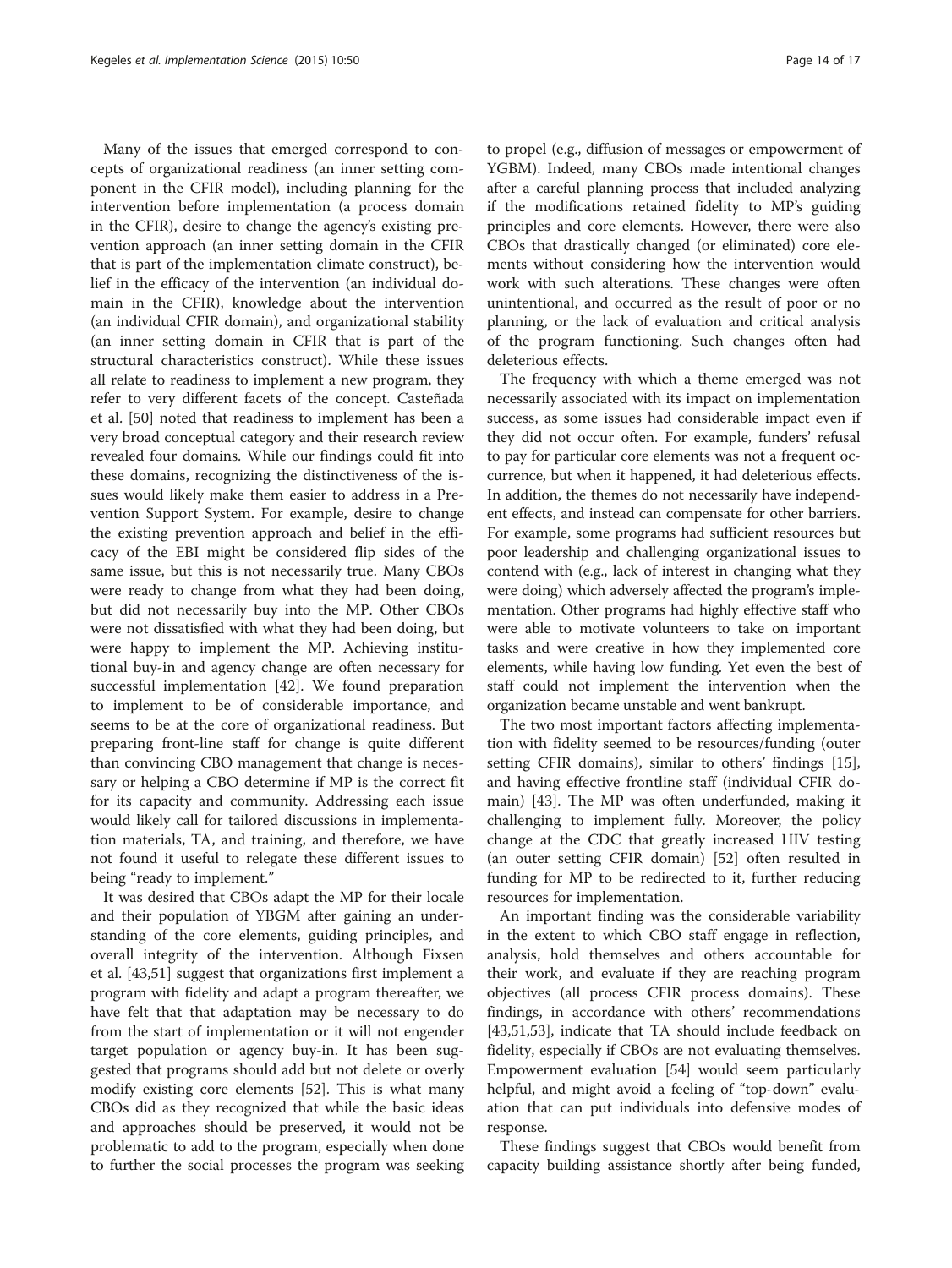not just once they are implementing the intervention, and that it should be provided proactively instead of waiting for CBO staff to identify their needs. Although some researchers have suggested that CBOs go through specific processes when planning to implement an intervention, including a stage in which they examine their own capacities and consult with the community [\[9](#page-15-0)[,55](#page-16-0)], we feel it would be helpful for EBI-specific capacity building to be provided to the CBO immediately upon being funded to help them make the best decisions from the start [[38\]](#page-15-0).

Organizational issues also need to be addressed in capacity building efforts, although the term "capacity" may suggest primarily focusing on knowledge, competencies, and skills building to the exclusion of other issues [[56,57\]](#page-16-0). For example, the ED who did not trust YGBM to make decisions for the project did not necessarily lack the knowledge to run the intervention. Likewise, coordinators and supervisors who never looked at the manual or attended a training lacked knowledge of the program, but also needed to shift their attitudes regarding the importance of using such materials. Hence providing what is called "capacity building assistance" does not necessarily solely address knowledge or skills acquisition. Instead, capacity building may require attempting to change attitudes and motivations. This is in keeping with the definition of capacity that Flaspohler et al. [\[30\]](#page-15-0) use: "the skills, motivations, knowledge, and attitudes necessary to implement innovations." (p.183).

This research was not without its flaws. It would have been preferable to have recorded and transcribed the data for this study and to conduct site visits to the projects to observe challenges and facilitators to effective implementation firsthand. However, these were both prohibitively expensive, and so we relied on telephone interviews, extensive note-taking and participants' description of their projects and the facilitators/challenges they experienced.

# Conclusions

Capacity building is vitally important in helping organizations in their implementation of EBIs [[41](#page-15-0)[,57](#page-16-0)]. The MPTES was developed to build the capacity of CBOs to translate an HIV prevention EBI into practice. These results suggest that a Prevention Support System, such as the MPTES, should address the entire ecological system in which a program occurs, ranging from the frontline staff to the broader system of HIV prevention, including the impact of national policies. In addition, capacity building should focus on bringing individuals at different levels of the implementation system into alignment regarding understanding the program's goals and methods, including CBOs' frontline staff, supervisors, and EDs, as well as funders, and should target helping them all to

gain an in-depth understanding of the program, buy into the new approach, and plan for implementing the program before attempting to move it into practice. Moreover, capacity building should address the importance of having expectations of accountability, and seek to increase front-line staff's motivation and skills to reflect and analyze the program's functioning. Importantly, the issues to address with individuals at different levels of the implementation system vary considerably. Finally, since a Prevention Support System is only effective if it is actually used, it is essential to focus on how to increase the willingness of CBO staff and funders to use such a system. It must be very user friendly, including being in an acceptable format. For a Prevention Support System to be maximally useful, it must address facilitators or barriers to implementation, address the right people, and use modalities to convey information that are acceptable for users of the system.

#### Abbreviations

AIDS: Acquired immune deficiency syndrome; CDC: Centers for disease control and prevention; CFIR: Consolidated framework for implementation research; D&I research: Dissemination and implementation research; DEBI project: Diffusion of effective behavioral interventions, a program by the CDC to diffuse evidence-based interventions into practice; EBI: Evidence-based intervention; ED: Executive director; HIV: Human immunodeficiency virus; M-groups: M-groups, this is not an acronym but is the name for the small group component of the Mpowerment project; MP: Mpowerment project, the intervention being studied in this research also referred to as a program; MPTES: Mpowerment project technology exchange system, our integrated system of training, ongoing technical assistance (TA), implementation materials (manuals and videos), and web-based services.; TA: Technical assistance; TRIP Study: Translating research into practice study; YGBM: Young gay or bisexual men.

#### Competing interests

The authors declare that they have no competing interests.

#### Authors' contributions

SK and GR conceived of the study. SK drafted the manuscript and participated in the analysis. GR co-directed all facets of the study and with EA directed the analysis. GR and EA assisted in drafting the manuscript. ST conducted all of the interviews and participated in the analysis. The TRIP team provided technical assistance to organizations, took copious field notes of issues that arose in technical assistance episodes, and engaged in ongoing analysis of the data throughout the project. All authors read and approved the final manuscript.

#### Authors' information

The TRIP Team includes John Hamiga, Ben Zovod, David Sweeney, Robert Williams, and Andres Maiorana.

#### Acknowledgements

We are most grateful for the partnerships we have had with the CBO staff around the United States who have participated in this research. We have learned a great deal from them, and they have provided a great deal of enormously helpful feedback about our materials, the TA we provide, and the Mpowerment Project itself. Research reported in this publication was supported by the National Institute of Mental Health for the National Institutes of Health under Award Number R01MH65196.

#### Received: 25 July 2013 Accepted: 2 February 2015 Published online: 17 April 2015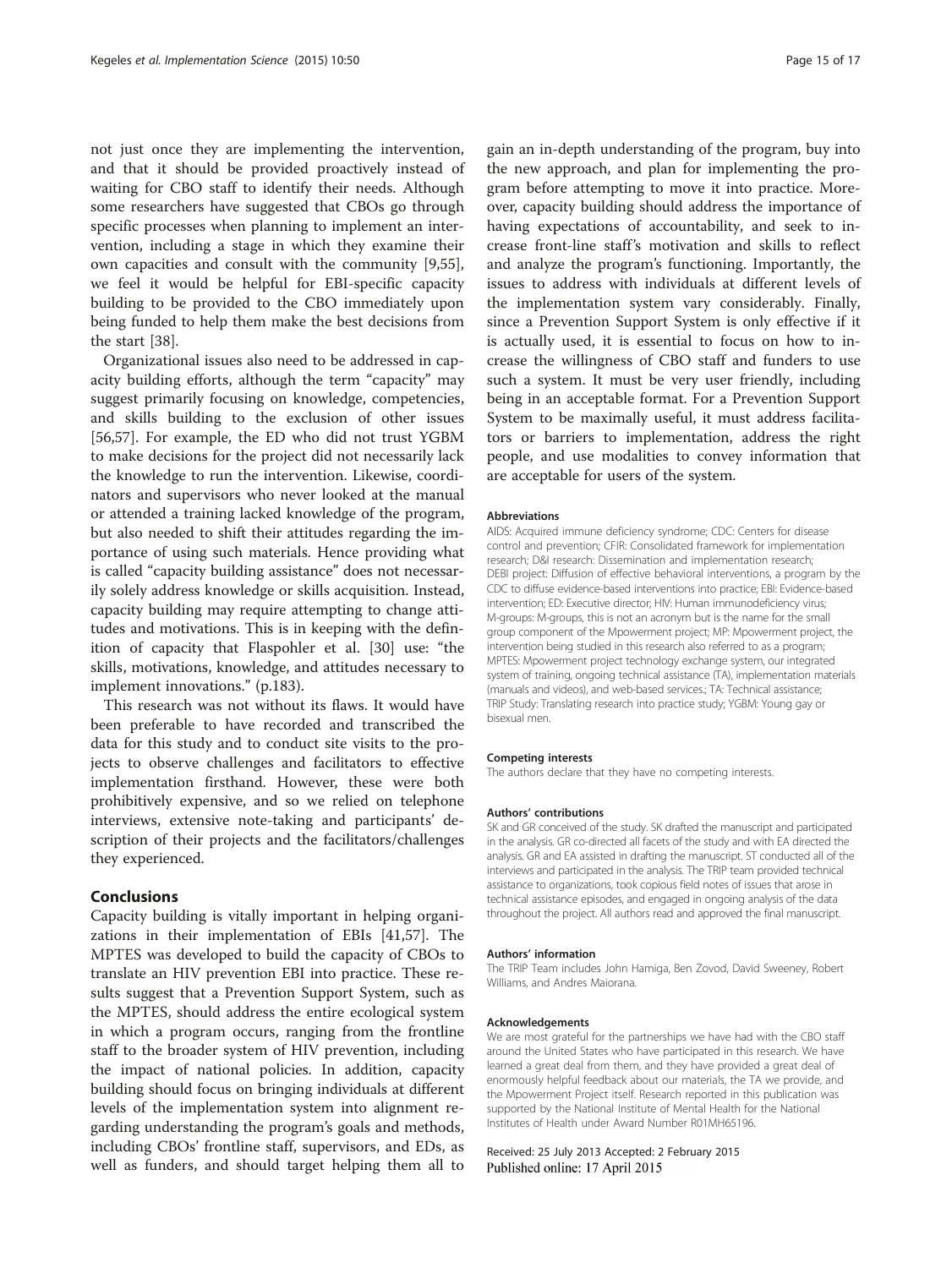#### <span id="page-15-0"></span>References

- 1. Tabak RG, Khoong EC, Chambers DA, Brownson RC. Bridging research and practice: models for dissemination and implementation research. Am J Prev Med. 2012;43:337–50.
- 2. Blase K, Fixsen D, Phillips E. Residential treatment for troubled children: developing service delivery systems. In: Paine S, Bellamy G, Wilcox B, editors. Human services that work: from innovation to standard practice. Baltimore: Paul H. Brookes Publishing; 1984. p. 149–65.
- 3. Norton WE, Amico KR, Cornman DH, Fisher WA, Fisher JD. An agenda for advancing the science of implementation of evidence-based HIV prevention interventions. AIDS Behav. 2009;13:424–9.
- 4. Fisher HH, Patel-Larson A, Green K, Shapatava E, Uhl G, Kalayil EJ. Evaluation of an HIV prevention intervention for African Americans and Hispanics: findings from the VOICES/VOCES Community-based Organization Behavioral Outcomes Project. AIDS Behav. 2011;15:1691–706.
- 5. Heitgerd JL, Kalayil EJ, Patel-Larson A, Uhl G, Williams WO, Griffin T, et al. Reduced sexual risk behaviors among people living with HIV: results from the Healthy Relationships Outcome Monitoring Project. AIDS Behav. 2011;15:1677–90.
- 6. Jemmott 3rd JB, Jemmott LS, Fong GT, Morales KH. Effectiveness of an HIV/ STD risk-reduction intervention for adolescents when implemented by community-based organizations: a cluster-randomized controlled trial. Am J Public Health. 2010;100:720–6.
- 7. Neumann MS, O'Donnell L, Doval AS, Schillinger J, Blank S, Ortiz-Rios E, et al. Effectiveness of the VOICES/VOCES sexually transmitted disease/human immunodeficiency virus prevention intervention when administered by health department staff: does it work in the "real world"? Sex Transm Dis. 2011;38:133–9.
- Kelly JA, Heckman TG, Stevenson LY, Williams PN, Ertl T, Hays RB, et al. Transfer of research-based HIV prevention interventions to community service providers: Fidelity and adaptation. AIDS Educ Prev. 2000;12:87–98.
- 9. McKleroy VS, Galbraith JS, Cummings B, Jones P, Harshbarger C, Collins C, et al. Adapting evidence-based behavioral interventions for new settings and target populations. AIDS Educ Prev. 2006;18:59–73.
- 10. Feldman MB, Silapaswan A, Schaefer N, Schermele D: Is There Life After DEBI? Examining Health Behavior Maintenance in the Diffusion of Effective Behavioral Interventions Initiative. Am J Community Psychol 2014.
- 11. Dolcini MM, Canin L, Gandelman A, Skolnik H. Theoretical domains: a heuristic for teaching behavioral theory in HIV/STD prevention courses. Health Promot Pract. 2004;5:404–17.
- 12. Galbraith JS, Stanton B, Boekeloo B, King W, Desmond S, Howard D, et al. Exploring implementation and fidelity of evidence-based behavioral interventions for HIV prevention: lessons learned from the focus on kids diffusion case study. Health Educ Behav. 2009;36:532–49.
- 13. Miller RL, Forney JC, Hubbard P, Camacho LM. Reinventing Mpowerment for Black Men: Long-Term Community Implementation of an Evidence-Based Program. Am J Community Psychol. 2012;49:199–214.
- 14. Rebchook GM, Kegeles SM, Huebner D, Trip Research Team. Translating research into practice: the dissemination and initial implementation of an evidence-based HIV prevention program. AIDS Educ Prev. 2006;18:119–36.
- 15. Cunningham SD, Card JJ. Realities of replication: implementation of evidence-based interventions for HIV prevention in real-world settings. Implement Sci. 2014;9:5.
- 16. Hamdallah M, Vargo S, Herrera J. The VOICES/VOCES success story: effective strategies for training, technical assistance and community-based organization implementation. AIDS Educ Prev. 2006;18:171–83.
- 17. Hitt JC, Robbins AS, Galbraith JS, Todd JD, Patel-Larson A, McFarlane JR, et al. Adaptation and implementation of an evidence-based prevention counseling intervention in Texas. AIDS Educ Prev. 2006;18:108–18.
- 18. Prather C, Fuller TR, King W, Brown M, Moering M, Little S, et al. Diffusing an HIV prevention intervention for African American Women: integrating afrocentric components into the SISTA Diffusion Strategy. AIDS Educ Prev. 2006;18:149–60.
- 19. Wingood GM, DiClemente RJ. Enhancing adoption of evidence-based HIV interventions: promotion of a suite of HIV prevention interventions for African American women. AIDS Educ Prev. 2006;18:161–70.
- 20. Pangea Global AIDS Foundation. Report from the Expert Consultation on Implementation Science Research: A Requirement for Effective HIV/AIDS Prevention and Treatment Scale-Up. Cape Town, South Africa: Sponsored by Office of AIDS Research, National Institutes of Health, U.S. Department of

Health and Human Services in collaboration with Pangaea Global AIDS Foundation; 2009.

- 21. Schackman BR. Implementation science for the prevention and treatment of HIV/AIDS. J Acquir Immune Defic Syndr. 2010;55 Suppl 1:S27–31.
- 22. Herbst JH, Beeker C, Mathew A, McNally T, Passin WF, Kay LS, et al. The effectiveness of individual-, group-, and community-level HIV behavioral risk-reduction interventions for adult men who have sex with men: A systematic review. Am J Prev Med. 2007;32:S38–67.
- 23. Kegeles SM, Hays RB, Coates TM. The Mpowerment project: a communitylevel HIV prevention intervention for young gay men. Am J Public Health. 1996;86:1129–36.
- 24. Kegeles SM, Hays RB, Pollack LM, Coates TJ. Mobilizing young gay and bisexual men for HIV prevention: A two-community study. AIDS. 1999;13:1753–62.
- 25. Collins C, Harshbarger C, Sawyer R, Hamdallah M. The diffusion of effective behavioral interventions project: development, implementation, and lessons learned. AIDS Educ Prev. 2006;18:5–20.
- 26. Smith A, Miles I, Le B, Finlayson T, Oster A, DiNenno E. Prevalence and Awareness of HIV Infection Among Men Who Have Sex With Men – 21 Cities, United States, 2008. MMWR. 2010;59:1201–7.
- 27. Coates TJ, Richter L, Caceres C. Behavioural strategies to reduce HIV transmission: How to make them work better. Lancet. 2008;372:669–84.
- 28. Millett GA, Crowley JS, Koh H, Valdiserri RO, Frieden T, Dieffenbach CW, et al. A way forward: the national HIV/AIDS strategy and reducing HIV incidence in the United States. J Acquir Immune Defic Syndr. 2010;55 Suppl 1:S144–7.
- 29. Centers for Disease Control and Prevention: High-Impact HIV Prevention: CDC's Approach to Reducing HIV Infections in the United States. Atlanta, GA; 2011.
- 30. Flaspohler P, Duffy J, Wandersman A, Stillman L, Maras MA. Unpacking prevention capacity: an intersection of research-to-practice models and community-centered models. Am J Community Psychol. 2008;41:182–96.
- 31. Wandersman A. Community science: bridging the gap between science and practice with community-centered models. Am J Community Psychol. 2003;31:227–42.
- 32. Hays RB, Rebchook GM, Kegeles SM. The Mpowerment Project: communitybuilding with young gay and bisexual men to prevent HIV. Am J Community Psychol. 2003;31:301–12.
- 33. Mugavero MJ, Amico KR, Horn T, Thompson MA. The state of engagement in HIV care in the United States: from cascade to continuum to control. Clin Infect Dis. 2013;57:1164–71.
- 34. Kegeles SM, Rebchook G, Pollack L, Huebner D, Tebbetts S, Hamiga J, et al. An intervention to help community-based organizations implement an evidence-based HIV prevention intervention: the Mpowerment Project technology exchange system. Am J Community Psychol. 2012;49:182–98.
- 35. Bandura A. Social learning theory. Englewood Cliffs, New Jersey: Prentice-Hall; 1977.
- 36. Rogers EM. Diffusion of innovations. 5th ed. New York: Free Press; 2003.
- 37. Knowles MS, Holton EF, Swanson RA. The adult learner: The definitive classic in adult education and human resource development. 5th ed. Houston TX: Gulf Professional Publishing Co; 1998.
- 38. Wandersman A, Duffy J, Flaspohler P, Noonan R, Lubell K, Stillman L, et al. Bridging the gap between prevention research and practice: the interactive systems framework for dissemination and implementation. Am J Community Psychol. 2008;41:171–81.
- 39. Richie J, Spencer L. Qualitative data analysis for applied policy research. In: Huberman A, Miles M, editors. The Qualitative Researcher's Companion. London: Sage; 2002. p. 173–94.
- 40. Mihalic SF, Irwin K. Blueprints for violence prevention: From research to realworld settings–Factors influencing the successful replication of model programs. Youth Violence and Juvenile Justice. 2003;1:307–29.
- 41. Beyrer C, Baral S, Kerrigan D, El-Bassel N, Bekker LG, Celentano DD. Expanding the space: inclusion of most-at-risk populations in HIV prevention, treatment, and care services. J Acquir Immune Defic Syndr. 2011;57 Suppl 2:S96–9.
- 42. Gandelman A, Dolcini MM. The influence of social determinants on evidence-based behavioral interventions-considerations for implementation in community settings. Transl Behav Med. 2012;2:137–48.
- 43. Fixsen DL, Naoom SF, Blase KA, Friedman RM, Wallace F: Implementation research: A synthesis of the literature. University of South Florida, Louis de la Parte Florida Mental Health Institute, the National Implementation Research Network; 2005.